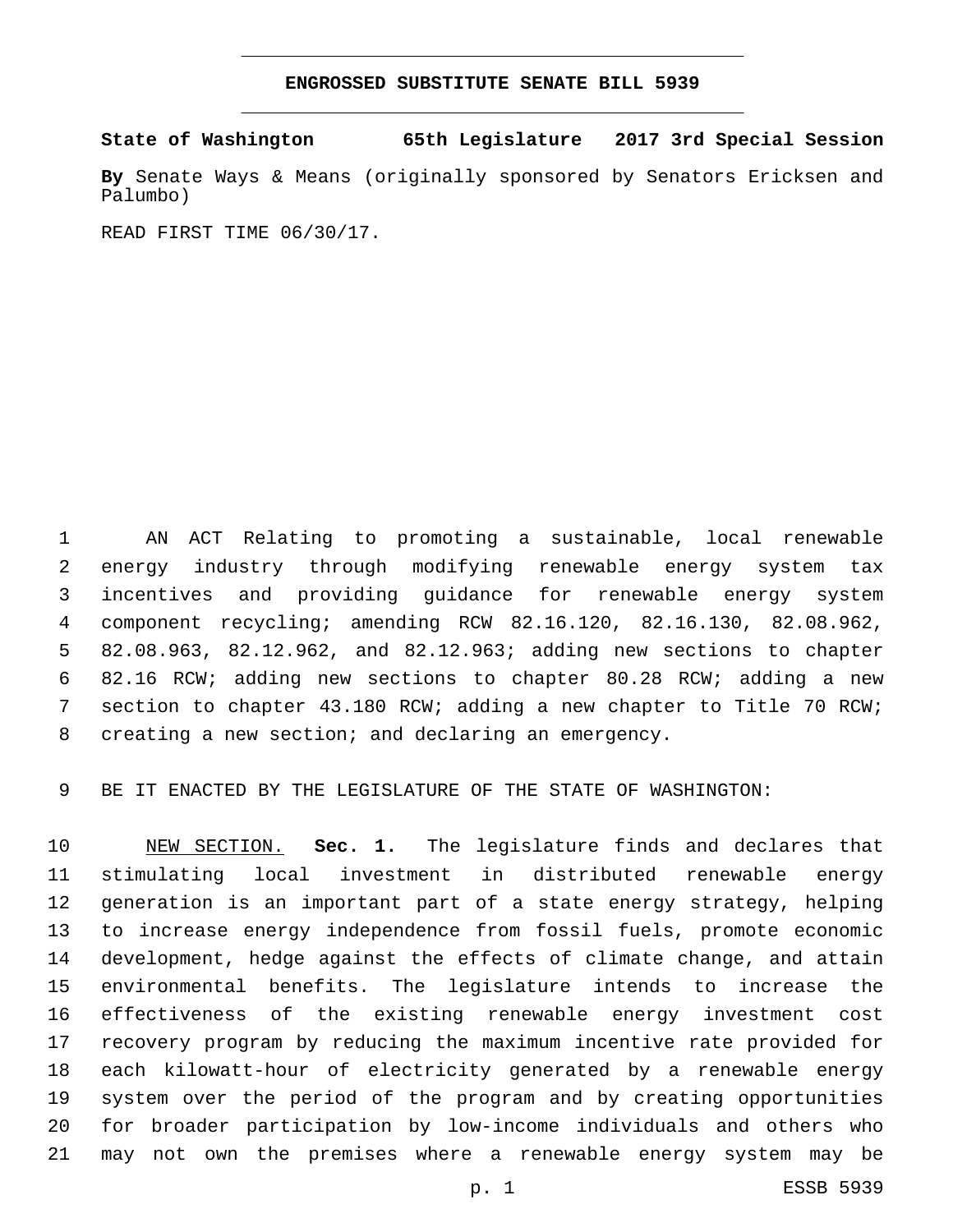installed. The legislature intends to provide an incentive sufficient to promote installation of systems through 2021, at which point the legislature expects that the state's renewable energy industry will be capable of sustained growth and vitality without the cost recovery incentive. The legislature intends for the program to balance the deployment of community solar and shared commercial solar projects in order to support participation in renewable energy generation, and that deployment of community solar projects is balanced among eligible utilities, nonprofits, and local housing authorities, as doing so will support maximum deployment of renewable energy 11 generation throughout the state.

 NEW SECTION. **Sec. 2.** A new section is added to chapter 82.16 13 RCW to read as follows:

 (1) This section is the tax preference performance statement for the tax preference and incentives created under RCW 82.16.130 and section 6 of this act. This performance statement is only intended to be used for subsequent evaluation of the tax preference and incentives. It is not intended to create a private right of action by any party or be used to determine eligibility for preferential tax 20 treatment.

 (2) The legislature categorizes the tax preference created under RCW 82.16.130 and incentive payments authorized in section 6 of this 23 act as intended to:

 (a) Induce participating utilities to make incentive payments to utility customers who invest in renewable energy systems; and

 (b) By inducing utilities, nonprofit organizations, and utility customers to acquire and install renewable energy systems, retain jobs in the clean energy sector and create additional jobs.

(3) The legislature's public policy objectives are to:

(a) Increase energy independence from fossil fuels; and

 (b) Promote economic development through increasing and improving investment in, development of, and use of clean energy technology in 33 Washington; and

 (c) Increase the number of jobs in and enhance the sustainability of the clean energy technology industry in Washington.

 (4) It is the legislature's intent to provide the incentives in section 6 of this act and RCW 82.16.130 in order to ensure the sustainable job growth and vitality of the state's renewable energy sector. The purpose of the incentive is to reduce the costs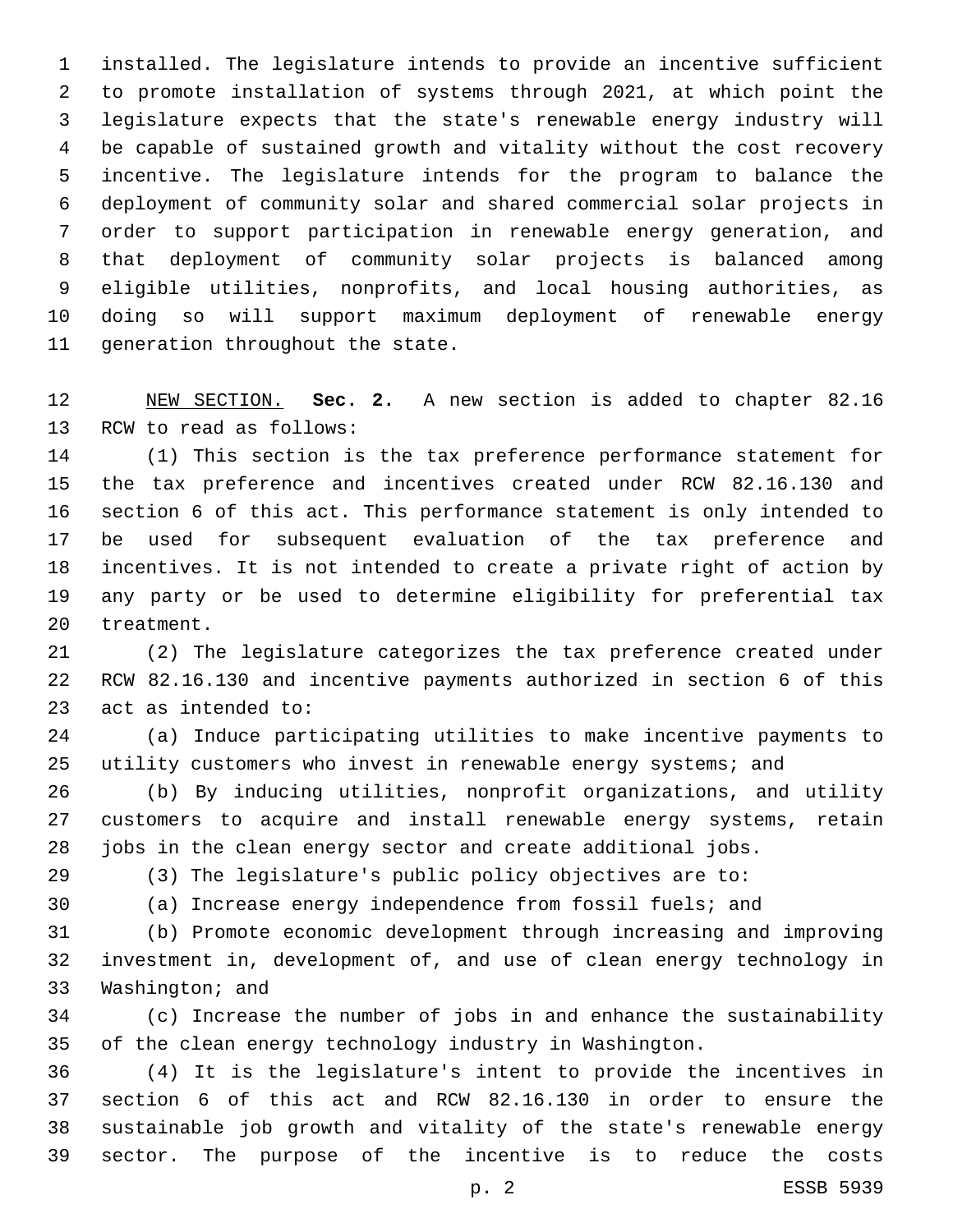associated with installing and operating solar energy systems by 2 persons or entities receiving the incentive.

 (5) As part of its 2021 tax preference reviews, the joint legislative audit and review committee must review the tax preferences and incentives in section 6 of this act and RCW 82.16.130. The legislature intends for the legislative auditor to determine that the incentive has achieved its desired outcomes if the 8 following objectives are achieved:

 (a) Installation of one hundred fifteen megawatts of solar photovoltaic capacity by participants in the incentive program 11 between July 1, 2017, and June 30, 2021; and

 (b) Growth of solar-related employment from 2015 levels, as 13 evidenced by:

 (i) An increased per capita rate of solar energy-related jobs in Washington, which may be determined by consulting a relevant trade 16 association in the state; or

 (ii) Achievement of an improved national ranking for solar energy-related employment and per capita solar energy-related employment, as reported in a nationally recognized report.

 (6) In order to obtain the data necessary to perform the review, the joint legislative audit and review committee may refer to data collected by the Washington State University extension energy program and may obtain employment data from the employment security 24 department.

 (7) The Washington State University extension energy program must collect, through the application process, data from persons claiming the tax credit under RCW 82.16.130 and persons receiving the incentive payments created in section 6 of this act, as necessary, and may collect data from other interested persons as necessary to 30 report on the performance of this act.

 (8) All recipients of tax credits or incentive payments awarded under this chapter must provide data necessary to evaluate the tax preference performance objectives in this section as requested by the Washington State University extension energy program or the joint legislative audit and review committee. Failure to comply may result in the loss of a tax credit award or incentive payment in the 37 following year.

 **Sec. 3.** RCW 82.16.120 and 2011 c 179 s 3 are each amended to read as follows:39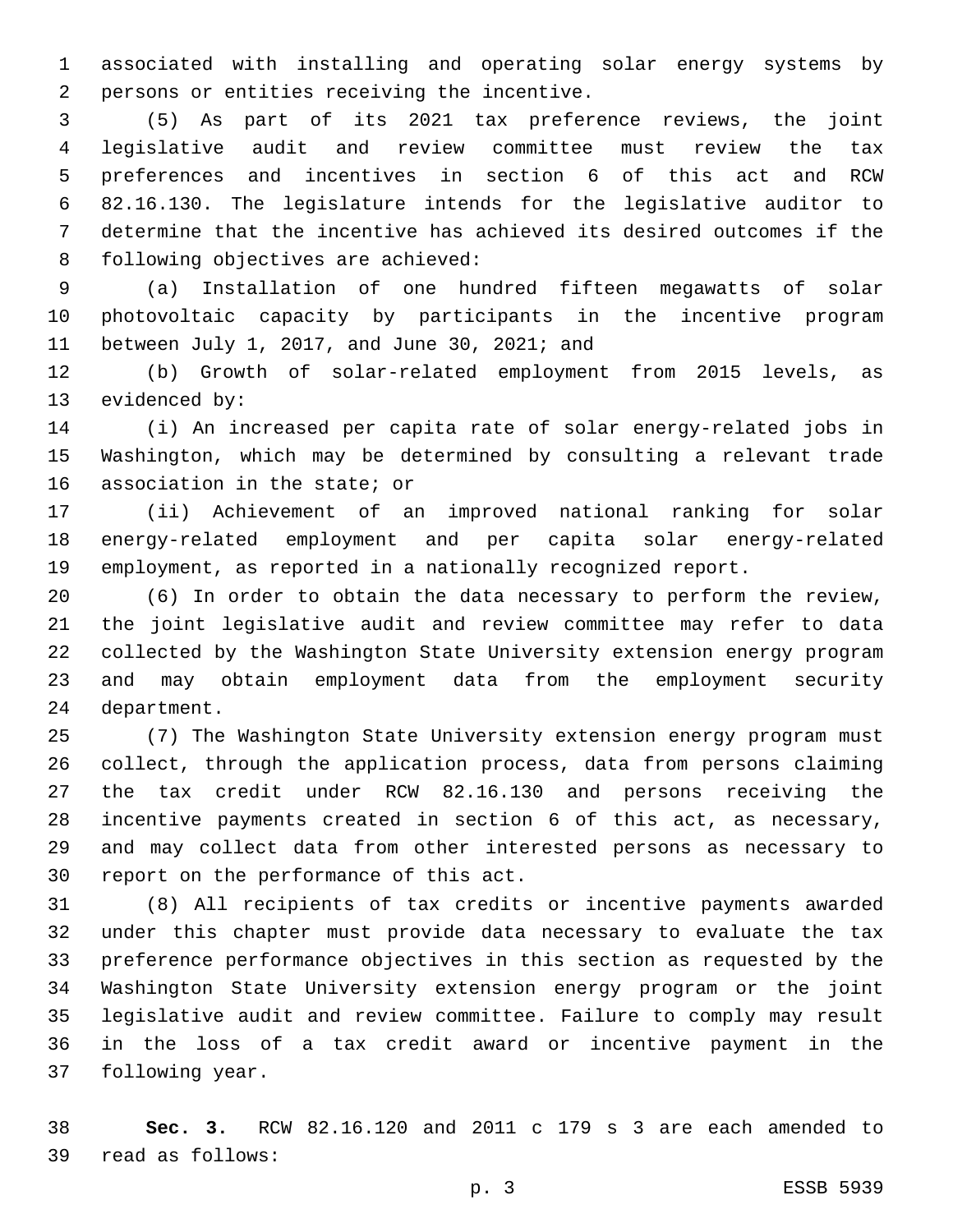(1)(a) Any individual, business, local governmental entity, not in the light and power business or in the gas distribution business, or a participant in a community solar project may apply to the light and power business serving the situs of the system, each fiscal year 5 beginning on July 1, 2005, and ending June 30, 2017, for an investment cost recovery incentive for each kilowatt-hour from a customer-generated electricity renewable energy system.

 (b) In the case of a community solar project as defined in RCW 82.16.110(2)(a)(i), the administrator must apply for the investment cost recovery incentive on behalf of each of the other owners.

 (c) In the case of a community solar project as defined in RCW 82.16.110(2)(a)(iii), the company owning the community solar project must apply for the investment cost recovery incentive on behalf of 14 each member of the company.

 (2)(a) Before submitting for the first time the application for the incentive allowed under subsection (4) of this section, the applicant must submit to the department of revenue and to the climate and rural energy development center at the Washington State University, established under RCW 28B.30.642, a certification in a form and manner prescribed by the department that includes, but is 21 not limited to, the (( $f$ ollowing)) information( $(\div)$ ) described in (c) of this subsection.

 (b) The department may not accept certifications submitted to the department under (a) of this subsection after September 30, 2017.

(c) The certification must include:

 (i) The name and address of the applicant and location of the 27 renewable energy system.

 (A) If the applicant is an administrator of a community solar project as defined in RCW 82.16.110(2)(a)(i), the certification must also include the name and address of each of the owners of the 31 community solar project.

 (B) If the applicant is a company that owns a community solar project as defined in RCW 82.16.110(2)(a)(iii), the certification 34 must also include the name and address of each member of the company;

35 (ii) The applicant's tax registration number;

 (iii) That the electricity produced by the applicant meets the definition of "customer-generated electricity" and that the renewable 38 energy system produces electricity with:

 (A) Any solar inverters and solar modules manufactured in 40 Washington state;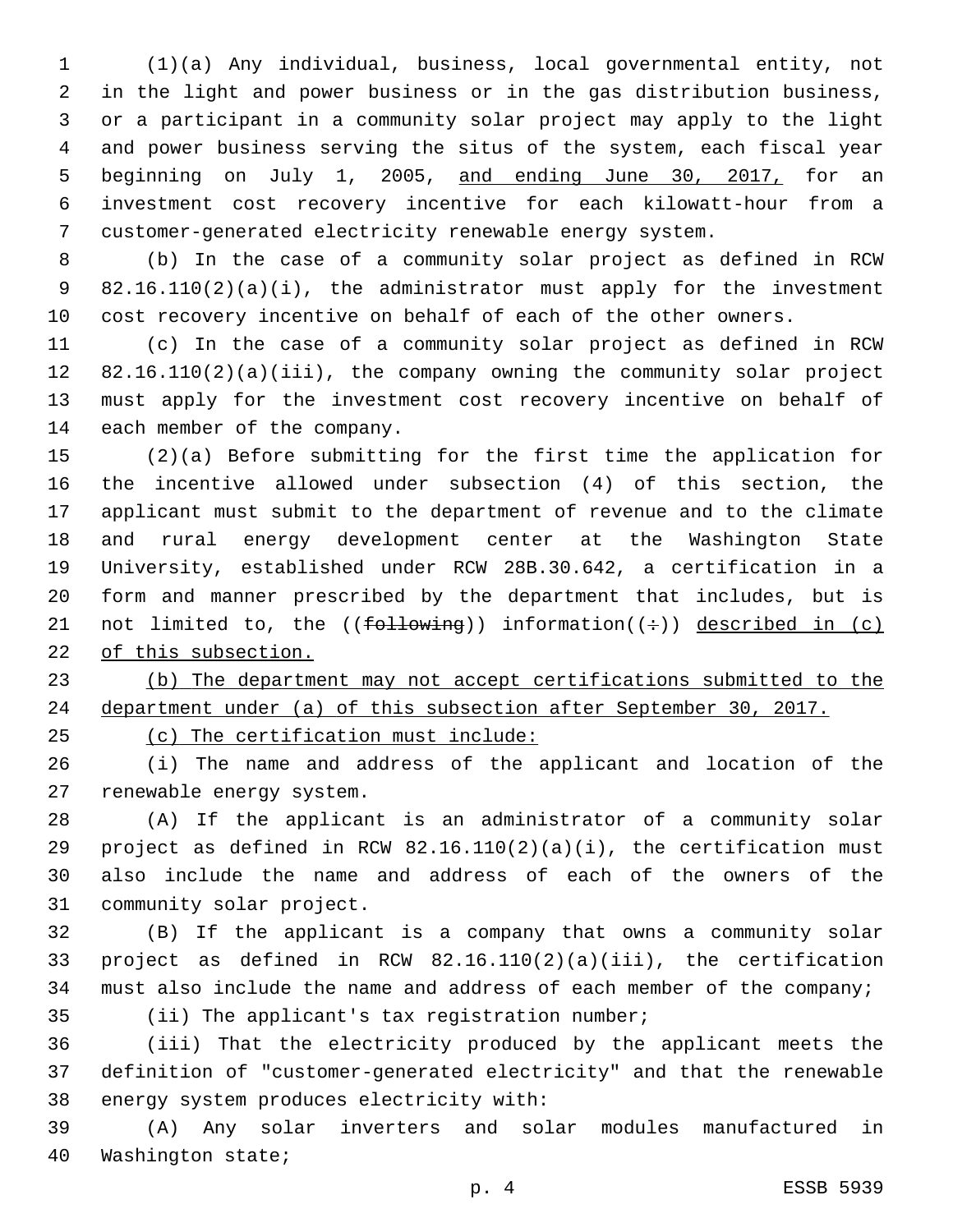(B) A wind generator powered by blades manufactured in Washington 2 state;

(C) A solar inverter manufactured in Washington state;

(D) A solar module manufactured in Washington state;

(E) A stirling converter manufactured in Washington state; or

 (F) Solar or wind equipment manufactured outside of Washington 7 state;

 (iv) That the electricity can be transformed or transmitted for entry into or operation in parallel with electricity transmission and 10 distribution systems; and

 (v) The date that the renewable energy system received its final 12 electrical ((permit)) inspection from the applicable local 13 jurisdiction.

 (( $\left(\frac{1}{2}\right)$ ) (d) Within thirty days of receipt of the certification the department of revenue must notify the applicant by mail, or electronically as provided in RCW 82.32.135, whether the renewable energy system qualifies for an incentive under this section. The department may consult with the climate and rural energy development center to determine eligibility for the incentive. System certifications and the information contained therein are not confidential tax information under RCW 82.32.330 and are subject to 22 disclosure ((under RCW 82.32.330(3)(1))).

 (3)(a) By August 1st of each year through August 1, 2017, the application for the incentive must be made to the light and power business serving the situs of the system by certification in a form and manner prescribed by the department that includes, but is not 27 limited to, the following information:

 (i) The name and address of the applicant and location of the 29 renewable energy system.

 (A) If the applicant is an administrator of a community solar project as defined in RCW 82.16.110(2)(a)(i), the application must also include the name and address of each of the owners of the 33 community solar project.

 (B) If the applicant is a company that owns a community solar project as defined in RCW 82.16.110(2)(a)(iii), the application must also include the name and address of each member of the company;

37 (ii) The applicant's tax registration number;

 (iii) The date of the notification from the department of revenue stating that the renewable energy system is eligible for the 40 incentives under this section; and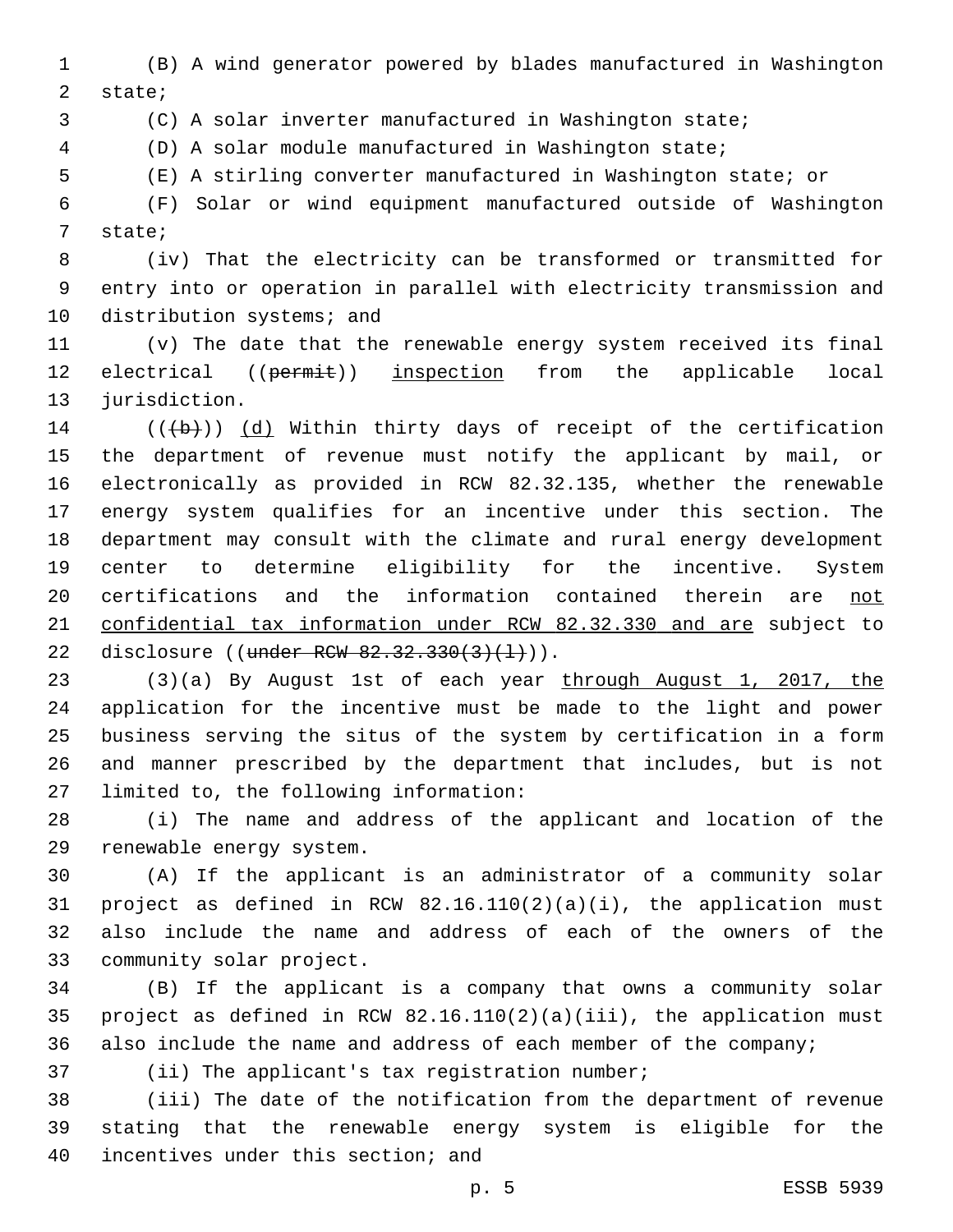(iv) A statement of the amount of kilowatt-hours generated by the 2 renewable energy system in the prior fiscal year.

 (b) Within sixty days of receipt of the incentive certification the light and power business serving the situs of the system must notify the applicant in writing whether the incentive payment will be authorized or denied. The business may consult with the climate and rural energy development center to determine eligibility for the incentive payment. Incentive certifications and the information contained therein are not confidential tax information under RCW 10 82.32.330 and are subject to disclosure ((under RCW  $11 \quad 82.32.330(3)(1)$ ).

 (c)(i) Persons, administrators of community solar projects, and companies receiving incentive payments must keep and preserve, for a period of five years, suitable records as may be necessary to determine the amount of incentive applied for and received. Such records must be open for examination at any time upon notice by the light and power business that made the payment or by the department. If upon examination of any records or from other information obtained by the business or department it appears that an incentive has been paid in an amount that exceeds the correct amount of incentive payable, the business may assess against the person for the amount found to have been paid in excess of the correct amount of incentive payable and must add thereto interest on the amount. Interest is assessed in the manner that the department assesses interest upon 25 delinquent tax under RCW 82.32.050.

 (ii) If it appears that the amount of incentive paid is less than the correct amount of incentive payable the business may authorize 28 additional payment.

 (4) Except for community solar projects, the investment cost recovery incentive may be paid fifteen cents per economic development kilowatt-hour unless requests exceed the amount authorized for credit to the participating light and power business. For community solar projects, the investment cost recovery incentive may be paid thirty cents per economic development kilowatt-hour unless requests exceed the amount authorized for credit to the participating light and power business. For the purposes of this section, the rate paid for the investment cost recovery incentive may be multiplied by the following 38 factors: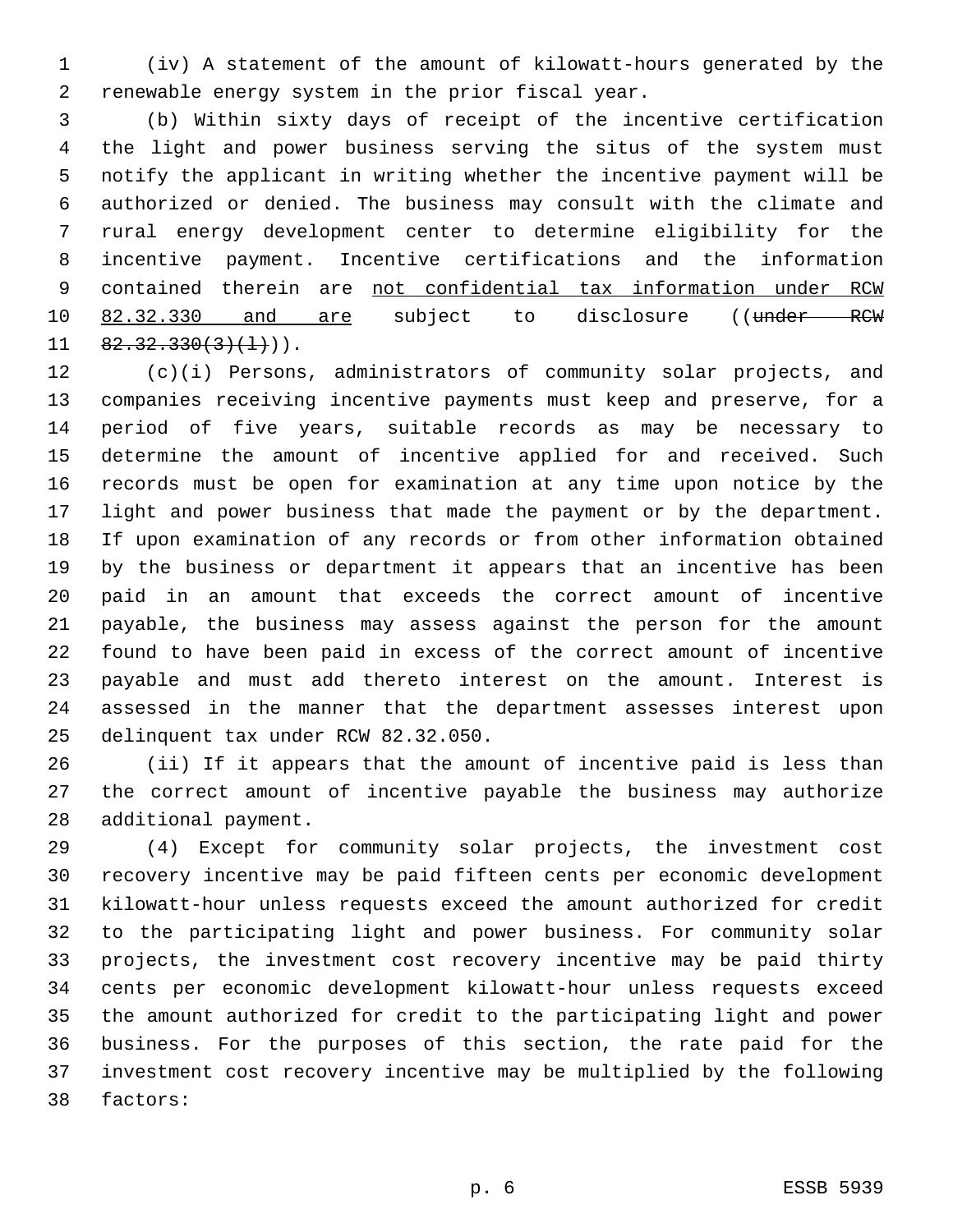(a) For customer-generated electricity produced using solar modules manufactured in Washington state or a solar stirling converter manufactured in Washington state, two and four-tenths;

 (b) For customer-generated electricity produced using a solar or a wind generator equipped with an inverter manufactured in Washington 6 state, one and two-tenths;

 (c) For customer-generated electricity produced using an anaerobic digester, or by other solar equipment or using a wind generator equipped with blades manufactured in Washington state, one; 10 and

 (d) For all other customer-generated electricity produced by 12 wind, eight-tenths.

 (5)(a) No individual, household, business, or local governmental entity is eligible for incentives provided under subsection (4) of this section for more than five thousand dollars per year.

 (b) Except as provided in (c) through (e) of this subsection (5), each applicant in a community solar project is eligible for up to 18 five thousand dollars per year.

 (c) Where the applicant is an administrator of a community solar project as defined in RCW 82.16.110(2)(a)(i), each owner is eligible for an incentive but only in proportion to the ownership share of the 22 project, up to five thousand dollars per year.

 (d) Where the applicant is a company owning a community solar project that has applied for an investment cost recovery incentive on behalf of its members, each member of the company is eligible for an incentive that would otherwise belong to the company but only in proportion to each ownership share of the company, up to five thousand dollars per year. The company itself is not eligible for 29 incentives under this section.

 (e) In the case of a utility-owned community solar project, each ratepayer that contributes to the project is eligible for an incentive in proportion to the contribution, up to five thousand 33 dollars per year.

 (6) ((If requests for the investment cost recovery incentive exceed the amount of funds available for credit to the participating light and power business, the incentive payments must be reduced 37 proportionately.

 $(38 + (7))$  The climate and rural energy development center at Washington State University energy program may establish guidelines and standards for technologies that are identified as Washington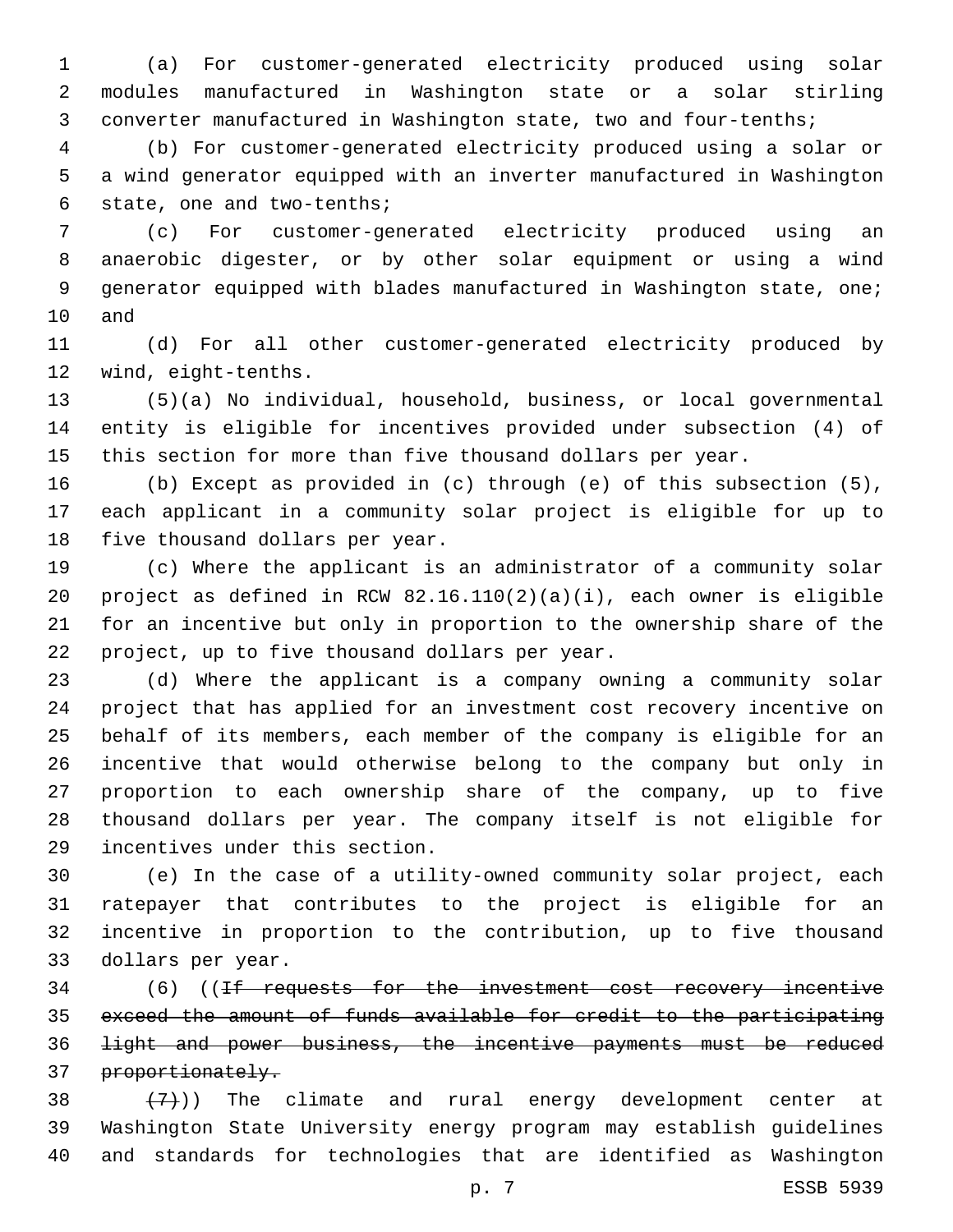manufactured and therefore most beneficial to the state's 2 environment.

 ( $(\frac{48}{})$ ) (7) The environmental attributes of the renewable energy system belong to the applicant, and do not transfer to the state or the light and power business upon receipt of the investment cost 6 recovery incentive.

 ( $(\frac{49}{1})$ ) (8) No incentive may be paid under this section for kilowatt-hours generated before July 1, 2005, or after June 30, ((2020)) 2017, except as provided in subsections (10) through (12) of 10 this section.

 (9) Beginning October 1, 2017, program management, technical review, and tracking responsibilities of the department under this 13 section are transferred to the Washington State University extension 14 energy program. At the earliest date practicable and no later than September 30, 2017, the department must transfer all records 16 necessary for the administration of the remaining incentive payments due under this section to the Washington State University extension energy program.

 (10) Participants in the renewable energy investment cost recovery program under this section will continue to receive payments 21 for electricity produced through June 30, 2020, at the same rates their utility paid to participants for electricity produced between July 1, 2015, and June 30, 2016.

24 (11) In order to continue to receive the incentive payment allowed under subsection (4) of this section, a person or community solar project administrator who has, by September 30, 2017, submitted a complete certification to the department under subsection (2) of this section must apply to the Washington State University extension energy program by April 30, 2018, for a certification authorizing the utility serving the situs of the renewable energy system to annually remit the incentive payment allowed under subsection (4) of this section for each kilowatt-hour generated by the renewable energy system through June 30, 2020.

 (12)(a) The Washington State University extension energy program must establish an application process and form by which to collect 36 the system operation data described in section  $6(7)(a)(iii)$  of this act from each person or community solar project administrator applying for a certification under subsection (11) of this section. The Washington State University extension energy program must notify any applicant that providing this data is a condition of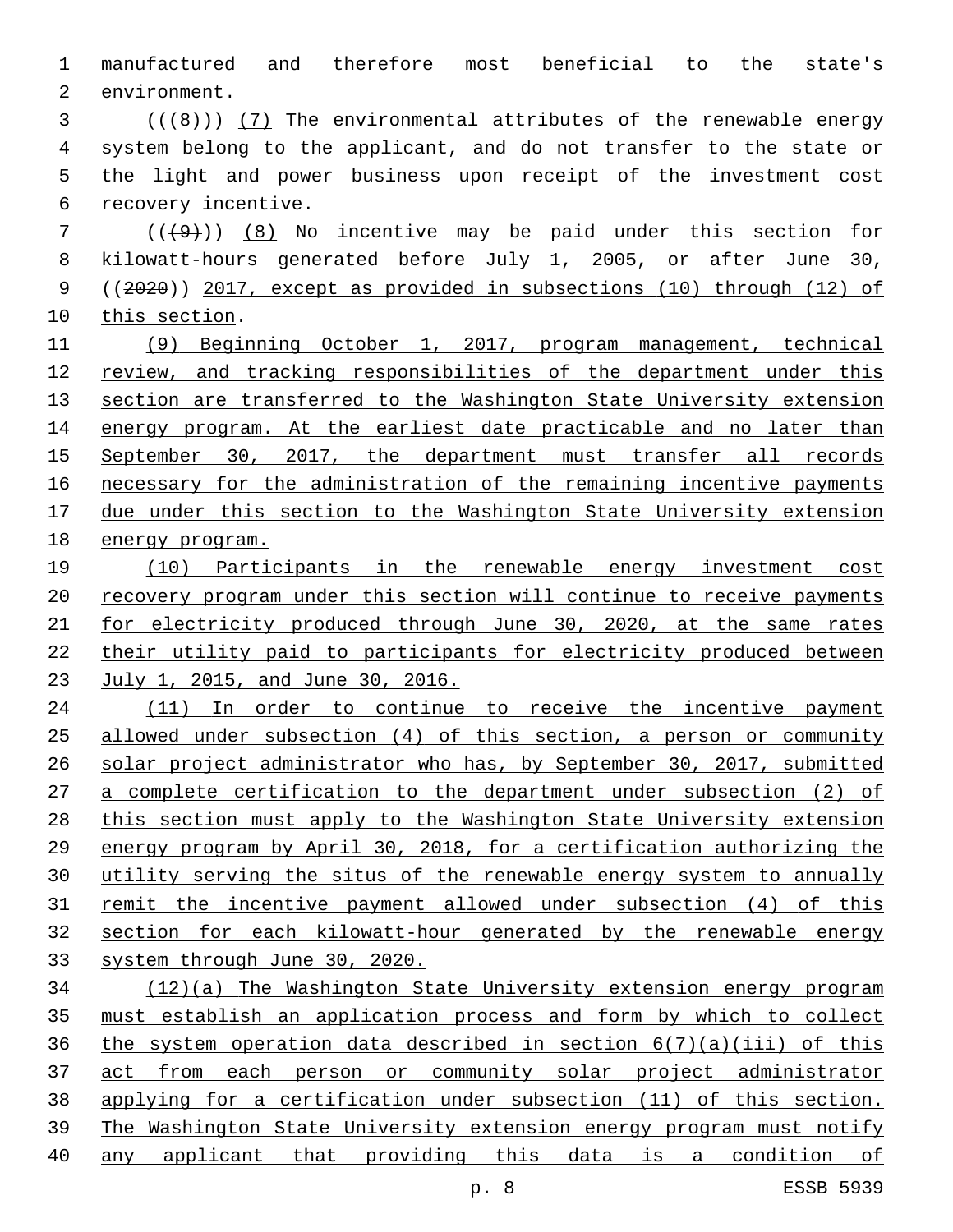1 certification and that any certification issued pursuant to this 2 section is void as of June 30, 2018, if the applicant has failed to 3 provide the data by that date.

 (b) Beginning July 1, 2018, the Washington State University 5 extension energy program must, in a form and manner that is consistent with the roles and processes established under section 6 (19) and (20) of this act, calculate for the year and provide to the utility the amount of the incentive payment due to each participant

9 under subsection (11) of this section.

10 **Sec. 4.** RCW 82.16.130 and 2010 c 202 s 3 are each amended to 11 read as follows:

12 (1) A light and power business ((shall be)) is allowed a credit 13 against taxes due under this chapter in an amount equal to 14 ((investment cost recovery)):

15 (a) Incentive payments made in any fiscal year under RCW 16 82.16.120 and section 6 of this act; and

17 (b) Any fees a utility is allowed to recover pursuant to section 18  $6(5)$  of this act.

 $(2)$  The credits (( $shall$ )) must be taken in a form and manner as 20 required by the department. The credit taken under this section for 21 the fiscal year may not exceed one and one-half percent of the businesses' taxable power sales generated in calendar year 2014 and 23 due under RCW 82.16.020(1)(b) or ((one)) two hundred fifty thousand 24 dollars, whichever is greater. ((<del>Incentive payments to participants</del> in a utility-owned community solar project as defined in RCW 82.16.110(2)(a)(ii) may only account for up to twenty-five percent of the total allowable credit. Incentive payments to participants in a company-owned community solar project as defined in RCW  $82.16.110(2)(a)(iii)$  may only account for up to five percent of the total allowable credit.))

 (3) The credit may not exceed the tax that would otherwise be due 32 under this chapter. Refunds  $((shall))$  may not be granted in the place of credits. Expenditures not used to earn a credit in one fiscal year may not be used to earn a credit in subsequent years.

 $((+2+))$   $(4)$  For any business that has claimed credit for amounts that exceed the correct amount of the incentive payable under RCW 82.16.120, the amount of tax against which credit was claimed for the 38 excess payments ((shall be)) is immediately due and payable. The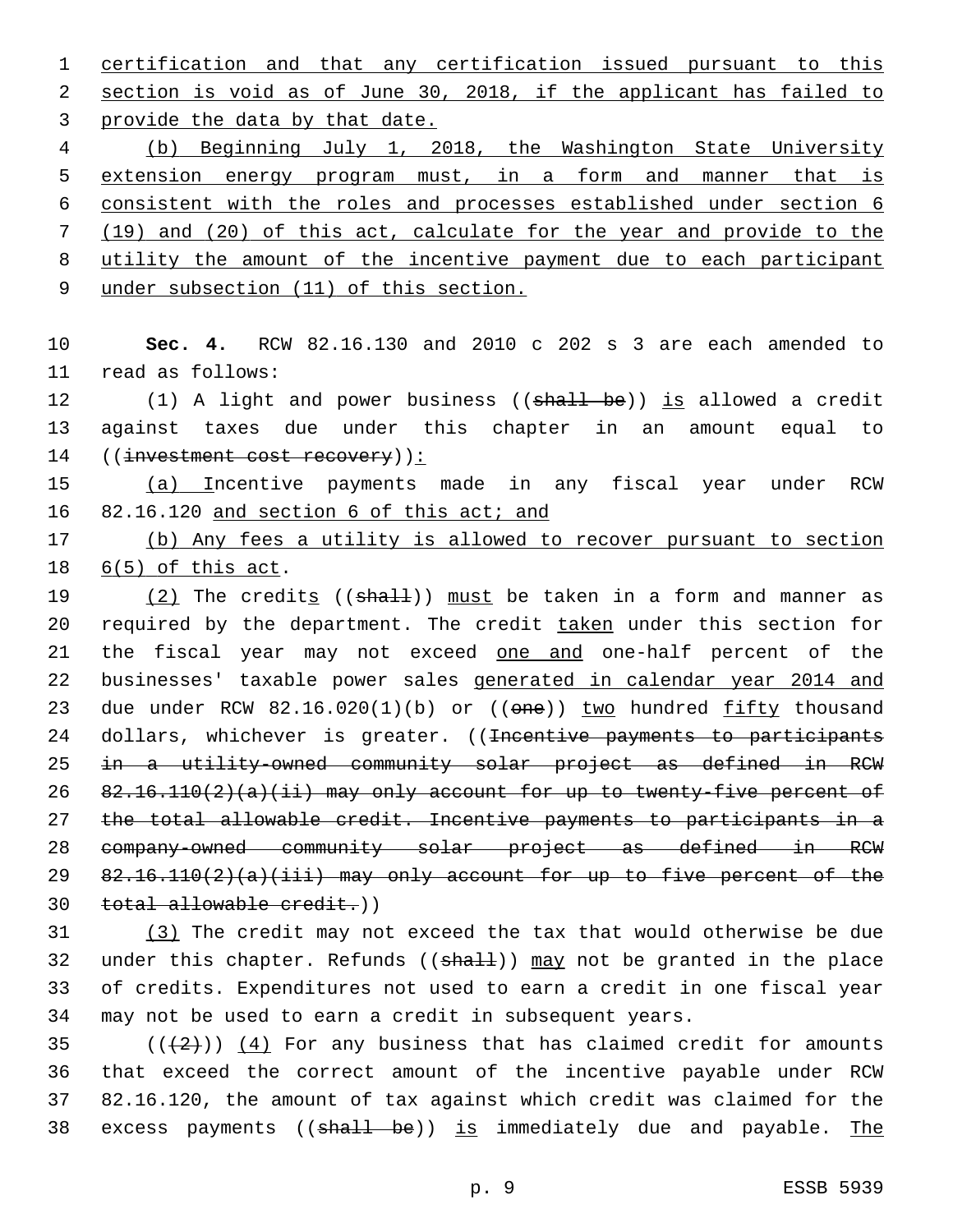department may deduct amounts due from future credits claimed by the

2 business.

 (a) Except as provided in (b) of this subsection, the department 4 ((shall)) must assess interest but not penalties on the taxes against 5 which the credit was claimed. Interest ((shall)) must be assessed at the rate provided for delinquent excise taxes under chapter 82.32 7 RCW, retroactively to the date the credit was claimed, and ((shall)) accrues until the taxes against which the credit was claimed are 9 repaid.

 ( $(\frac{43}{})$ ) (b) A business is not liable for excess payments made in 11 reliance on amounts reported by the Washington State University extension energy program as due and payable as provided under section 13 6(20) of this act, if such amounts are later found to be abnormal or 14 inaccurate due to no fault of the business.

 (5) The amount of credit taken under this section is not confidential taxpayer information under RCW 82.32.330 and is subject to disclosure.

18 (6) The right to earn tax credits ((under this section)) for incentive payments made under RCW 82.16.120 expires June 30, 2020. Credits may not be claimed after June 30, 2021.

 (7) The right to earn tax credits for incentive payments made under section 6 of this act expires June 30, ((2020)) 2029. Credits 23 may not be claimed after June 30,  $((2021))$  2030.

 NEW SECTION. **Sec. 5.** A new section is added to chapter 82.16 25 RCW to read as follows:

 The definitions in this section apply throughout this section and sections 6 through 8 of this act unless the context clearly requires 28 otherwise.

 (1) "Administrator" means the utility, nonprofit, or other local housing authority that organizes and administers a community solar project as provided in sections 6 and 7 of this act.

 (2) "Certification" means the authorization issued by the Washington State University extension energy program establishing a person's eligibility to receive annual incentive payments from the 35 person's utility for the program term.

 (3) "Commercial-scale system" means a renewable energy system or systems other than a community solar project or a shared commercial solar project with a combined nameplate capacity greater than twelve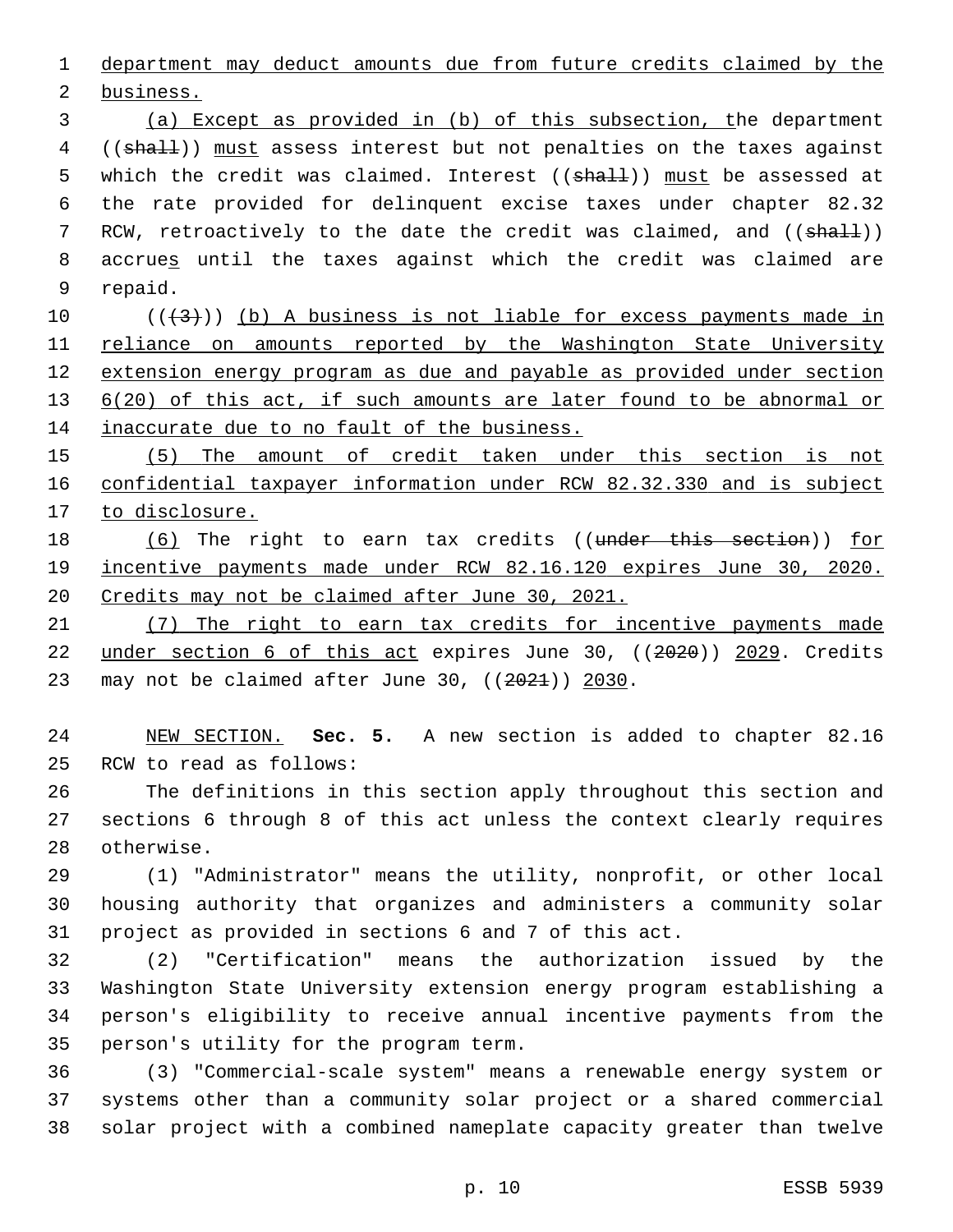kilowatts that meets the applicable system eligibility requirements 2 established in section 6 of this act.

 (4) "Community solar project" means a solar energy system that has a direct current nameplate generating capacity that is no larger than one thousand kilowatts and meets the applicable eligibility requirements established in sections 6 and 7 of this act.

 (5) "Consumer-owned utility" has the same meaning as in RCW 19.280.020.8

 (6) "Customer-owner" means the owner of a residential-scale or commercial-scale renewable energy system, where such owner is not a utility and such owner is a customer of the utility and either owns the premises where the renewable energy system is installed or 13 occupies the premises.

 (7) "Electric utility" or "utility" means a consumer-owned utility or investor-owned utility as those terms are defined in RCW 16 19.280.020.

 (8) "Governing body" has the same meaning as provided in RCW 18 19.280.020.

 (9) "Person" means any individual, firm, partnership, corporation, company, association, agency, or any other legal entity.

 (10) "Program term" means: (a) For community solar projects, eight years or until cumulative incentive payments for electricity produced by the project reach fifty percent of the total system price, including applicable sales tax, whichever occurs first; and (b) for other renewable energy systems, including shared commercial solar projects, eight years or until cumulative incentive payments for electricity produced by a system reach fifty percent of the total system price, including applicable sales tax, whichever occurs first.

 (11) "Renewable energy system" means a solar energy system, including a community solar project, an anaerobic digester as defined in RCW 82.08.900, or a wind generator used for producing electricity.

 (12) "Residential-scale system" means a renewable energy system or systems located at a single situs with combined nameplate capacity of twelve kilowatts or less that meets the applicable system eligibility requirements established in section 6 of this act.

 (13) "Shared commercial solar project" means a solar energy system, owned or administered by an electric utility, with a combined nameplate capacity of greater than one megawatt and not more than five megawatts and meets the applicable eligibility requirements 40 established in sections 6 and 8 of this act.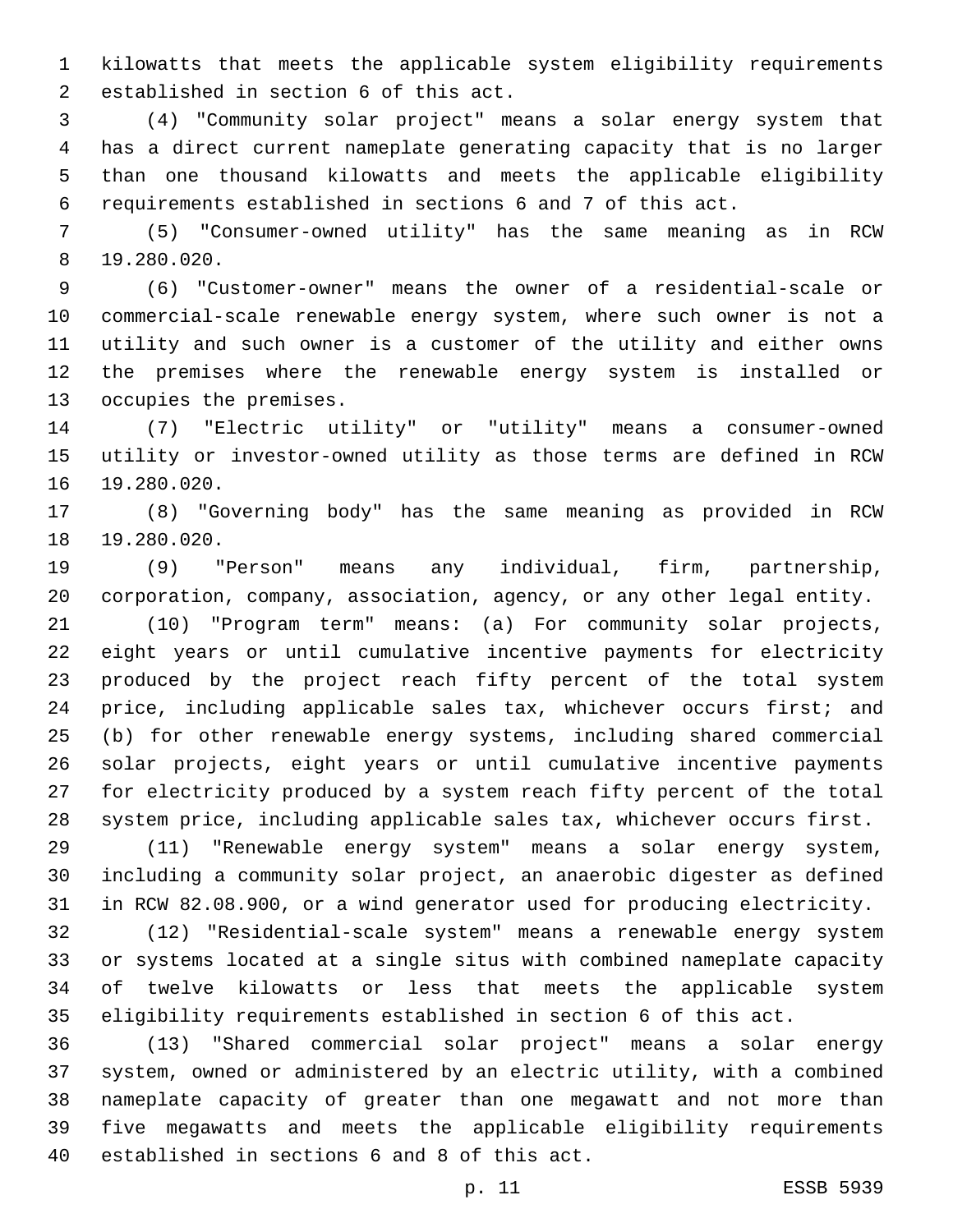NEW SECTION. **Sec. 6.** A new section is added to chapter 82.16 2 RCW to read as follows:

 (1) Beginning July 1, 2017, the following persons may submit a one-time application to the Washington State University extension energy program to receive a certification authorizing the utility serving the situs of a renewable energy system in the state of Washington to remit an annual production incentive for each kilowatt- hour of alternating current electricity generated by the renewable 9 energy system:

 (a) The utility's customer who is the customer-owner of a residential-scale or commercial-scale renewable energy system;

 (b) An administrator of a community solar project meeting the eligibility requirements outlined in section 7 of this act and applies for certification on behalf of each of the project 15 participants; or

 (c) A utility or a business under contract with a utility that administers a shared commercial solar project that meets the eligibility requirements in section 8 of this act and applies for certification on behalf of each of the project participants.

 (2) No person, business, or household is eligible to receive incentive payments provided under subsection (1) of this section of more than five thousand dollars per year for residential systems or community solar projects, twenty-five thousand dollars per year for commercial-scale systems, or thirty-five thousand dollars per year 25 for shared commercial solar projects.

 (3)(a) No new certification may be issued under this section to an applicant who submits a request for or receives an annual incentive payment for a renewable energy system that was certified under RCW 82.16.120, or for a renewable energy system served by a utility that has elected not to participate in the incentive program, 31 as provided in subsection (4) of this section.

 (b) The Washington State University extension energy program may issue a new certification for an additional system installed at a situs with a previously certified system so long as the new system meets the requirements of this section and its production can be measured separately from the previously certified system.

 (c) The Washington State University extension energy program may issue a recertification for a residential-scale or commercial-scale system if a customer makes investments resulting in an expansion of the system's nameplate capacity. Such recertification expires on the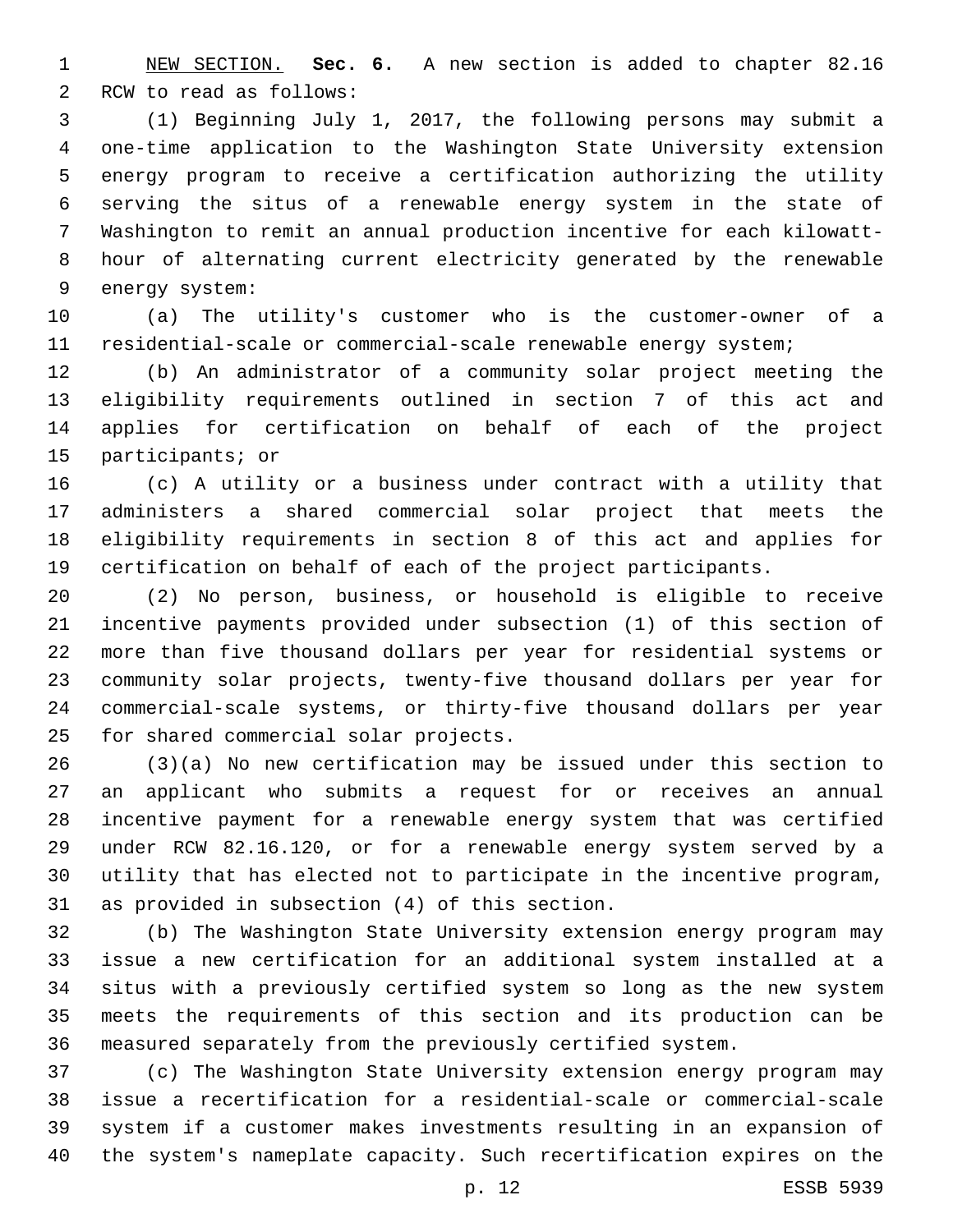same day as the original certification for the residential-scale or commercial-scale system and applies to the entire system the incentive rates and program rules in effect as of the date of the recertification.4

 (4) A utility's participation in the incentive program provided 6 in this section is voluntary.

 (a) A utility electing to participate in the incentive program must notify the Washington State University extension energy program 9 of such election in writing.

 (b) The utility may terminate its voluntary participation in the production incentive program by providing notice in writing to the Washington State University extension energy program to cease issuing new certifications for renewable energy systems that would be served 14 by that utility.

 (c) Such notice of termination of participation is effective after fifteen days, at which point the Washington State University extension energy program may not accept new applications for certification of renewable energy systems that would be served by 19 that utility.

 (d) Upon receiving a utility's notice of termination of participation in the incentive program, the Washington State University extension energy program must report on its web site that customers of that utility are no longer eligible to receive new 24 certifications under the program.

 (e) A utility's termination of participation does not affect the utility's obligation to continue to make annual incentive payments for electricity generated by systems that were certified prior to the effective date of the notice. The Washington State University extension energy program must continue to process and issue certifications for renewable energy systems that were received by the Washington State University extension energy program before the 32 effective date of the notice of termination.

 (f) A utility that has terminated participation in the program may resume participation upon filing notice with the Washington State 35 University extension energy program.

 (5)(a) The Washington State University extension energy program may certify a renewable energy system that is connected to equipment capable of measuring the electricity production of the system and interconnecting with the utility's system in a manner that allows the utility, or the customer at the utility's option, to measure and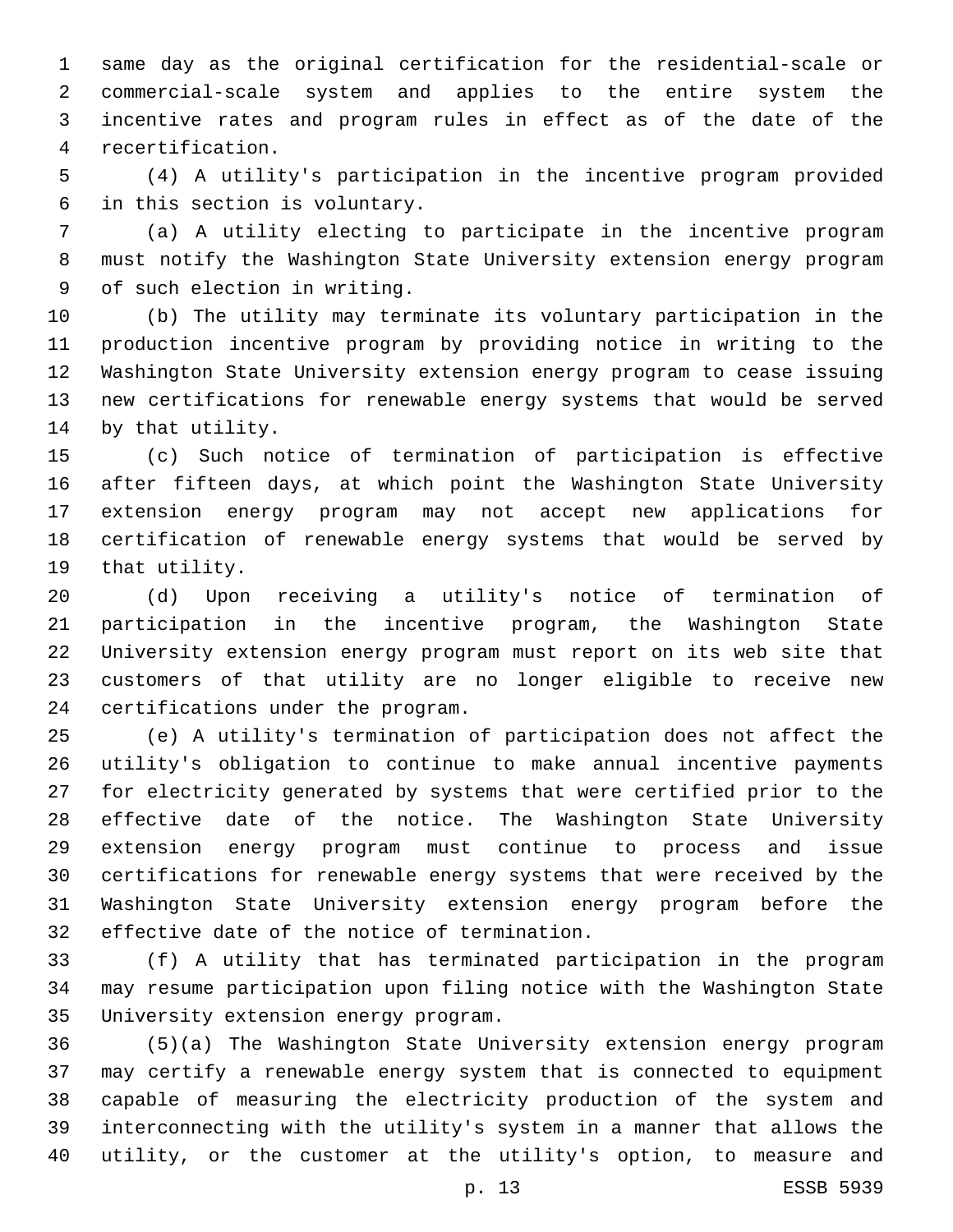report to the Washington State University extension energy program the total amount of electricity produced by the renewable energy 3 system.

 (b) The Washington State University extension energy program must establish a reporting and fee-for-service system to accept electricity production data from the utility or the customer that is not reported electronically and with the reporting entity selected at the utility's option as described in subsection (19) of this section. The fee-for-service agreement must allow for electronic reporting or reporting by mail, may be specific to individual utilities, and must recover only the program's costs of obtaining the electricity production data and incorporating it into an electronic format. A statement of the amount due for the fee-for-service must be provided to the utility by the Washington State University extension energy program with the report provided to the utility pursuant to subsection (20)(a) of this section. The utility may determine how to assess and remit the fee, and the utility may be allowed a credit for fees paid under this subsection (5) against taxes due, as provided in 19 RCW 82.16.130(1).

 (6) The Washington State University extension energy program may issue a certification authorizing annual incentive payments up to the 22 following annual dollar limits:

 (a) For community solar projects, five thousand dollars per 24 project participant;

(b) For residential-scale systems, five thousand dollars;

 (c) For commercial-scale systems, twenty-five thousand dollars; 27 and

 (d) For shared commercial solar projects, up to thirty-five thousand dollars a year per participant, as determined by the terms 30 of subsection (15) of this section.

 (7)(a) To obtain certification under this section, a person must submit to the Washington State University extension energy program an 33 application, including:

 (i) A signed statement that the applicant has not previously received a notice of eligibility from the department under RCW 82.16.120 entitling the applicant to receive annual incentive payments for electricity generated by the renewable energy system at 38 the same meter location;

 (ii) A signed statement of the total price, including applicable 40 sales tax, paid by the applicant for the renewable energy system;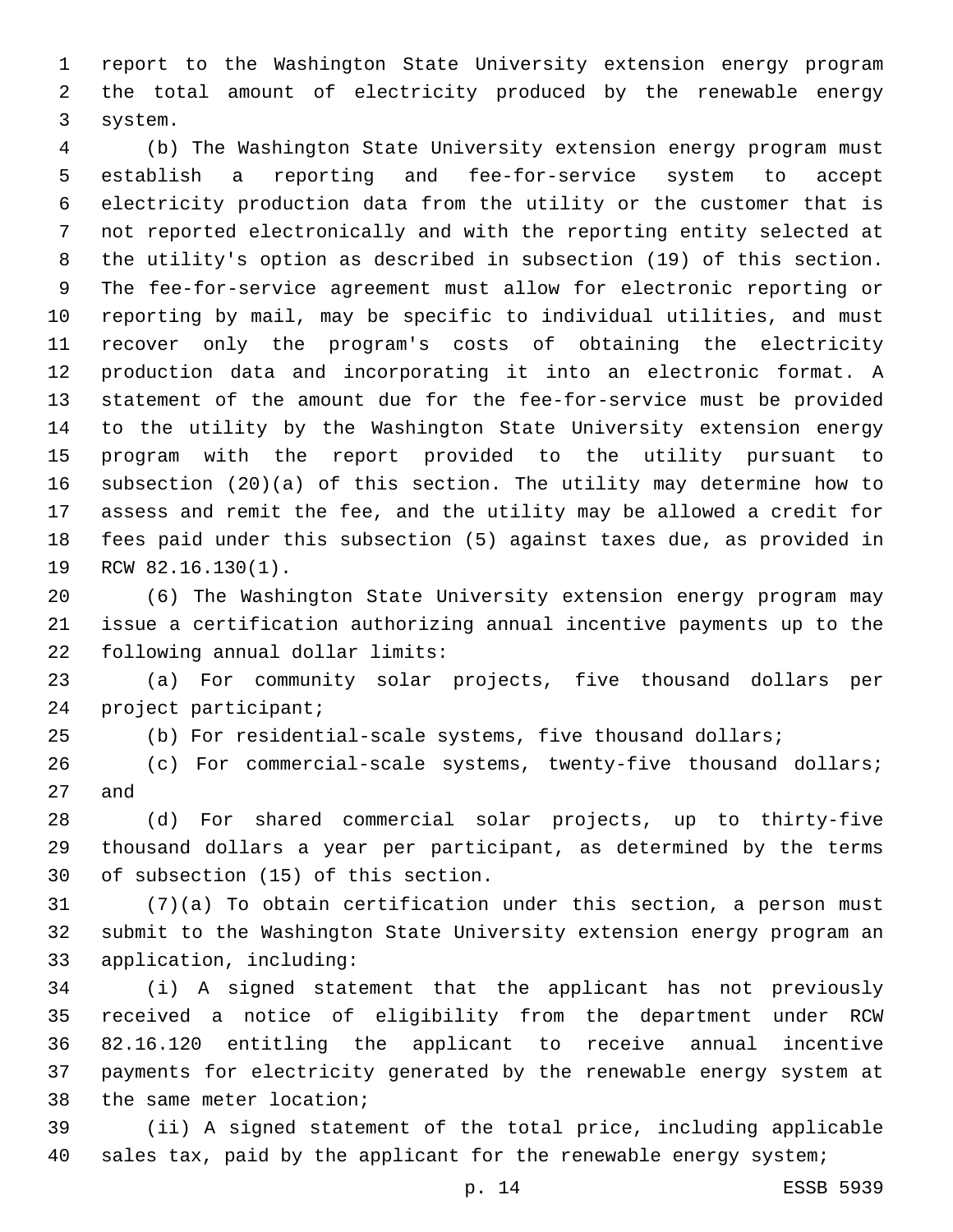(iii) System operation data including global positioning system coordinates, tilt, estimated shading, and azimuth;2

 (iv) Any other information the Washington State University extension energy program deems necessary in determining eligibility and incentive levels, administering the program, tracking progress toward achieving the limits on program participation established in RCW 82.16.130, or facilitating the review of the performance of the tax preferences by the joint legislative audit and review committee, 9 as described in section 2 of this act; and

 $(v)(A)$  Except as provided in  $(a)(v)(B)$  of this subsection (7), the date that the renewable energy system received its final electrical inspection from the applicable local jurisdiction, as well as a copy of the permit or, if the permit is available online, the 14 permit number;

 (B) The Washington State University extension energy program may 16 waive the requirement in  $(a)(v)(A)$  of this subsection (7), accepting an application and granting provisional certification prior to proof of final electrical inspection. Provisional certification expires one hundred eighty days after issuance, unless the applicant submits proof of the final electrical inspection from the applicable local jurisdiction or the Washington State University extension energy program extends the certification, for a term or terms of thirty 23 days, due to extenuating circumstances; and

 (b)(i) Prior to obtaining certification under this subsection, a community solar project or shared commercial solar project must apply for precertification against the remaining funds available for incentive payments under subsection (13)(d) of this section in order to be guaranteed an incentive payment under this section;

 (ii) A project applicant of a community solar project or shared commercial solar project must complete an application for certification with the Washington State University extension energy program within less than one year to retain the precertification 33 status described in this subsection; and

 (iii) The Washington State University extension energy program may design a reservation or precertification system for an applicant of a residential-scale or commercial-scale renewable energy system.

 (8) No incentive payments may be authorized or accrued until the final electrical inspection and executed interconnection agreement are submitted to the Washington State University extension energy 40 program.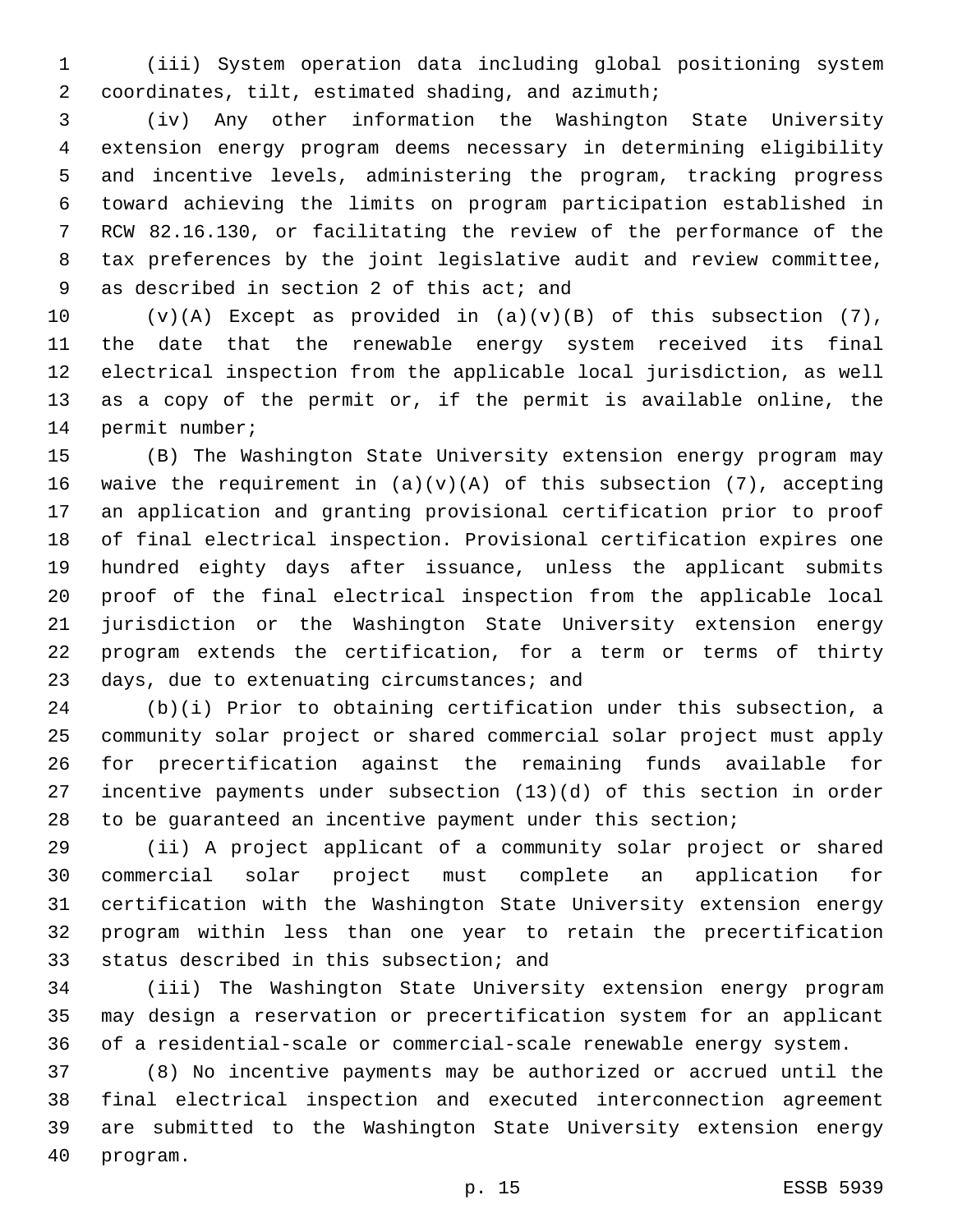(9) Within thirty days of receipt of the application for certification, the Washington State University extension energy program must notify the applicant and, except when a utility is the applicant, the utility serving the situs of the renewable energy system, by mail or electronically, whether certification has been granted. The certification notice must state the rate to be paid per kilowatt-hour of electricity generated by the renewable energy system, as provided in subsection (12) of this section, subject to any applicable cap on total annual payment provided in subsection (6) 10 of this section.

 (10) Certification is valid for the program term and entitles the applicant or, in the case of a community solar project or shared commercial solar project, the participant, to receive incentive payments for electricity generated from the date the renewable energy system commences operation, or the date the system is certified, whichever date is later. For purposes of this subsection, the Washington State University extension energy program must define when a renewable energy system commences operation and provide notice of such date to the recipient and the utility serving the situs of the system. Certification may not be retroactively changed except to correct later discovered errors that were made during the original 22 application or certification process.

 (11)(a) System certification follows the system if the following conditions are met using procedures established by the Washington 25 State University extension energy program:

 (i) The renewable energy system is transferred to a new owner who notifies the Washington State University extension energy program of 28 the transfer; and

 (ii) The new owner provides an executed interconnection agreement 30 with the utility serving the premises.

 (b) In the event that a community solar project participant terminates their participation in a community solar project, the system certification follows the system and participation may be transferred to a new participant. The administrator of a community solar project must provide notice to the Washington State University extension energy program of any changes or transfers in project 37 participation.

 (12) The Washington State University extension energy program must determine the total incentive rate for a new renewable energy system certification by adding to the base rate any applicable made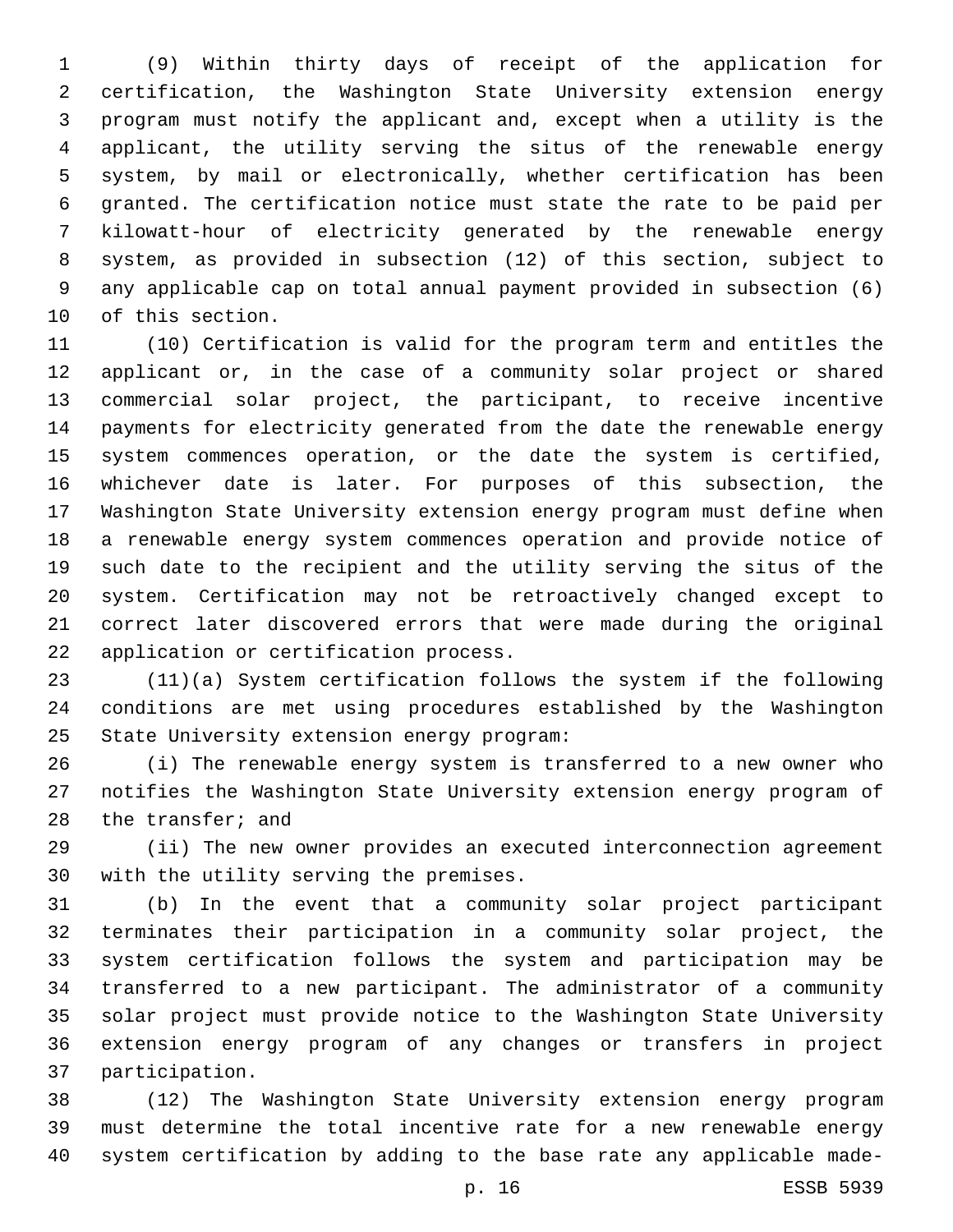in-Washington bonus rate. A made-in-Washington bonus rate is provided for a renewable energy system or a community solar project with solar modules made in Washington or with a wind turbine or tower that is made in Washington. Both the base rates and bonus rate vary, depending on the fiscal year in which the system is certified and the type of renewable energy system being certified, as provided in the 7 following table:

| 8  | Fiscal year   | Base rate -       | Base rate -      | Base rate -     | Base rate - shared | Made in    |
|----|---------------|-------------------|------------------|-----------------|--------------------|------------|
| 9  | of system     | residential-scale | commercial-scale | community solar | commercial solar   | Washington |
| 10 | certification |                   |                  |                 |                    | bonus      |
| 11 | 2018          | \$0.16            | \$0.06           | \$0.16          | \$0.06             | \$0.05     |
| 12 | 2019          | \$0.14            | \$0.04           | \$0.14          | \$0.04             | \$0.04     |
| 13 | 2020          | \$0.12            | \$0.02           | \$0.12          | \$0.02             | \$0.03     |
| 14 | 2021          | \$0.10            | \$0.02           | \$0.10          | \$0.02             | \$0.02     |

 (13) The Washington State University extension energy program 16 must cease to issue new certifications:

 (a) For community solar projects and shared commercial solar projects in any fiscal year for which the Washington State University extension energy program estimates that fifty percent of the remaining funds for credit available to a utility for renewable energy systems certified under this section as of July 1, 2017, have been allocated to community solar projects and shared commercial 23 solar projects combined;

 (b) For commercial-scale systems in any fiscal year for which the Washington State University extension energy program estimates that twenty-five percent of the remaining funds for credit available to a utility for renewable energy systems certified under this section as 28 of July 1, 2017, have been allocated to commercial-scale systems;

 (c) For any renewable energy system served by a utility, if certification is likely to result in incentive payments by that utility, including payments made under RCW 82.16.120, exceeding the utility's available funds for credit under RCW 82.16.130; and

 (d) For any renewable energy system, if certification is likely to result in total incentive payments under this section exceeding 35 one hundred ten million dollars.

 (14) If the Washington State University extension energy program ceases issuing new certifications during a fiscal year or biennium as provided in subsection (13) of this section, in the following fiscal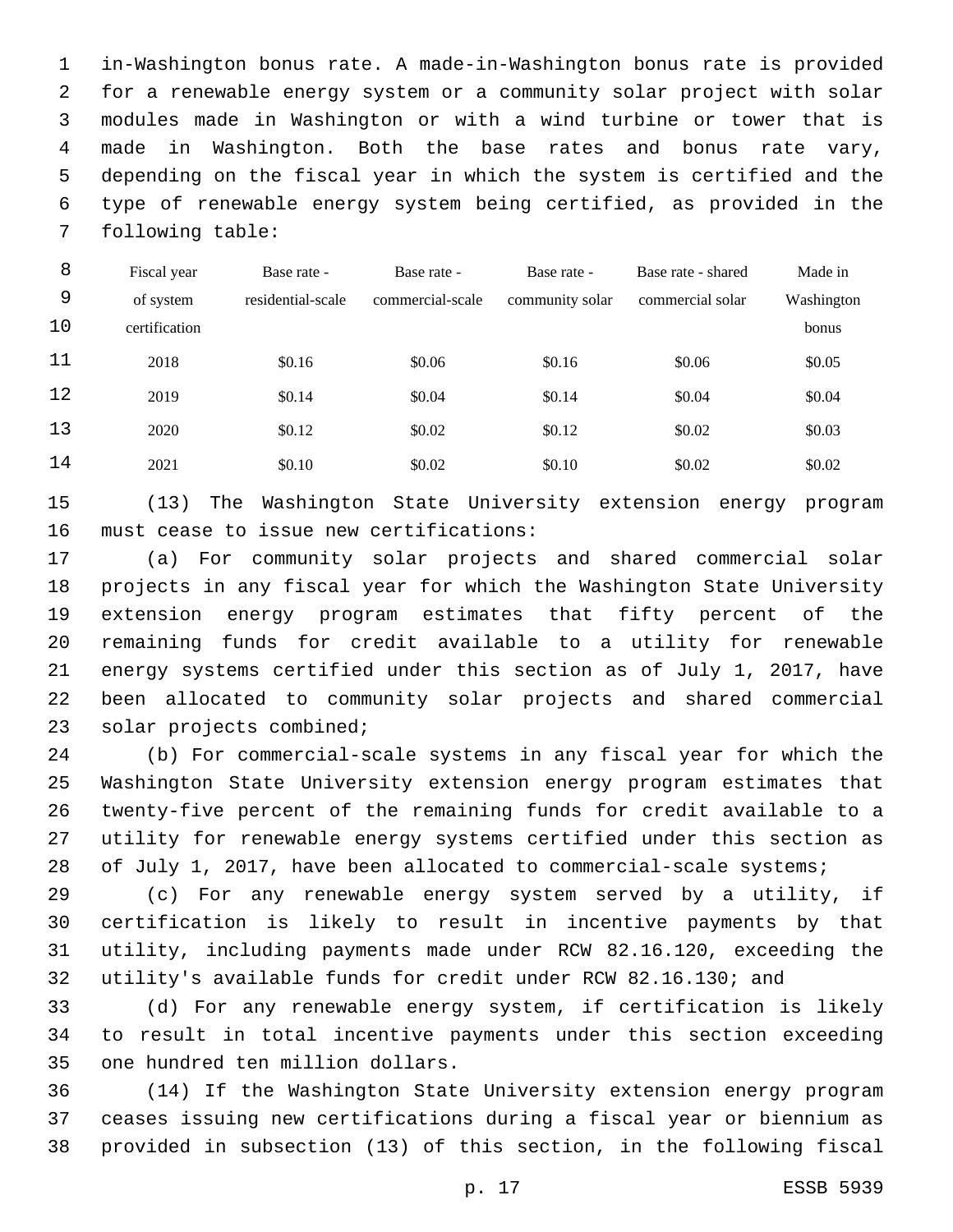year or biennium, or when additional funds are available for credit such that the thresholds described in subsection (13) of this section are no longer exceeded, the Washington State University extension energy program must resume issuing new certifications using a method of awarding certifications that results in equitable and orderly allocation of benefits to applicants.6

 (15) A customer who is a participant in a shared commercial solar project may not receive incentive payments associated with the project greater than the difference between the levelized cost of energy output of the system over its production life and the retail rate for the rate class to which the customer belongs. The levelized cost of the output of the energy must be determined by the utility that administers the shared commercial solar project and must be disclosed, along with an explanation of the limitations on incentive payments contained in this subsection (15), in the contractual agreement with the shared commercial solar project participants.

 (16) In order to begin to receive annual incentive payments, a person who has been issued a certification for the incentive as provided in subsection (9) of this section must obtain an executed interconnection agreement with the utility serving the situs of the 21 renewable energy system.

 (17) The Washington State University extension energy program must establish a list of equipment that is eligible for the bonus rates described in subsection (12) of this section. The Washington State University extension energy program must, in consultation with the department of commerce, develop technical specifications and guidelines to ensure consistent and predictable determination of eligibility. A solar module is made in Washington for purposes of receiving the bonus rate only if the lamination of the module takes place in Washington. A wind turbine is made in Washington only if it is powered by a turbine or built with a tower manufactured in 32 Washington.

 (18) The manufacturer of a renewable energy system component subject to a bonus rate under subsection (12) of this section may apply to the Washington State University extension energy program to receive a determination of eligibility for such bonus rates. The Washington State University extension energy program must publish a list of components that have been certified as eligible for such bonus rates. The Washington State University extension energy program may assess an equipment certification fee to recover its costs. The

p. 18 ESSB 5939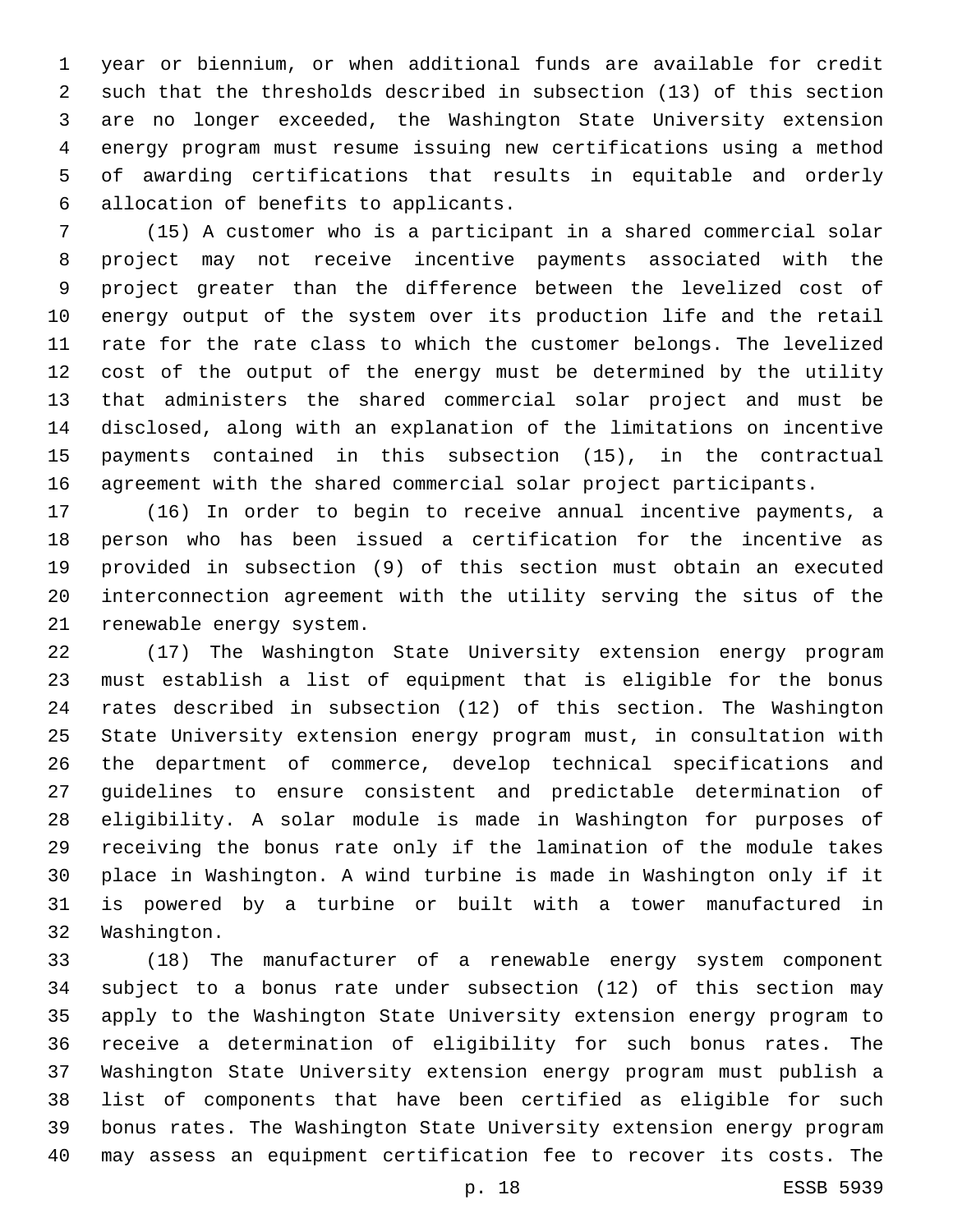Washington State University extension energy program must deposit all revenue generated by this fee into the state general fund.

 (19) Annually, the utility must report electronically to the Washington State University extension energy program the amount of gross kilowatt-hours generated by each renewable energy system since the prior annual report. For the purposes of this section, to report electronically means to submit statistical or factual information in alphanumeric form through a web site established by the Washington State University extension energy program or in a list, table, spreadsheet, or other nonnarrative format that can be digitally transmitted or processed. The utility may instead opt to report by mail or require program participants to report individually, but if the utility exercises one or more of these options it must negotiate with the Washington State University extension energy program the fee-for-service arrangement described in subsection (5)(b) of this 16 section.

 (20)(a) The Washington State University extension energy program must calculate for the year and provide to the utility the amount of the incentive payment due to each participant and the total amount of credit against tax due available to the utility under RCW 82.16.130 that has been allocated as annual incentive payments. Upon notice to the Washington State University extension energy program, a utility may opt to directly perform this calculation and provide its results to the Washington State University extension energy program.

 (b) If the Washington State University extension energy program identifies an abnormal production claim, it must notify the utility, the department of revenue, and the applicant, and must recommend withholding payment until the applicant has demonstrated that the production claim is accurate and valid. The utility is not liable to the customer for withholding payments pursuant to such recommendation unless and until the Washington State University extension energy program notifies the utility to resume incentive payments.

 (21)(a) The utility must issue the incentive payment within ninety days of receipt of the information required under subsection (20)(a) of this section from the Washington State University extension energy program. The utility must resume the incentive payments withheld under subsection (20)(b) of this section within thirty days of receiving notice from the Washington State University extension energy program that the claim has been demonstrated 40 accurate and valid and payment should be resumed.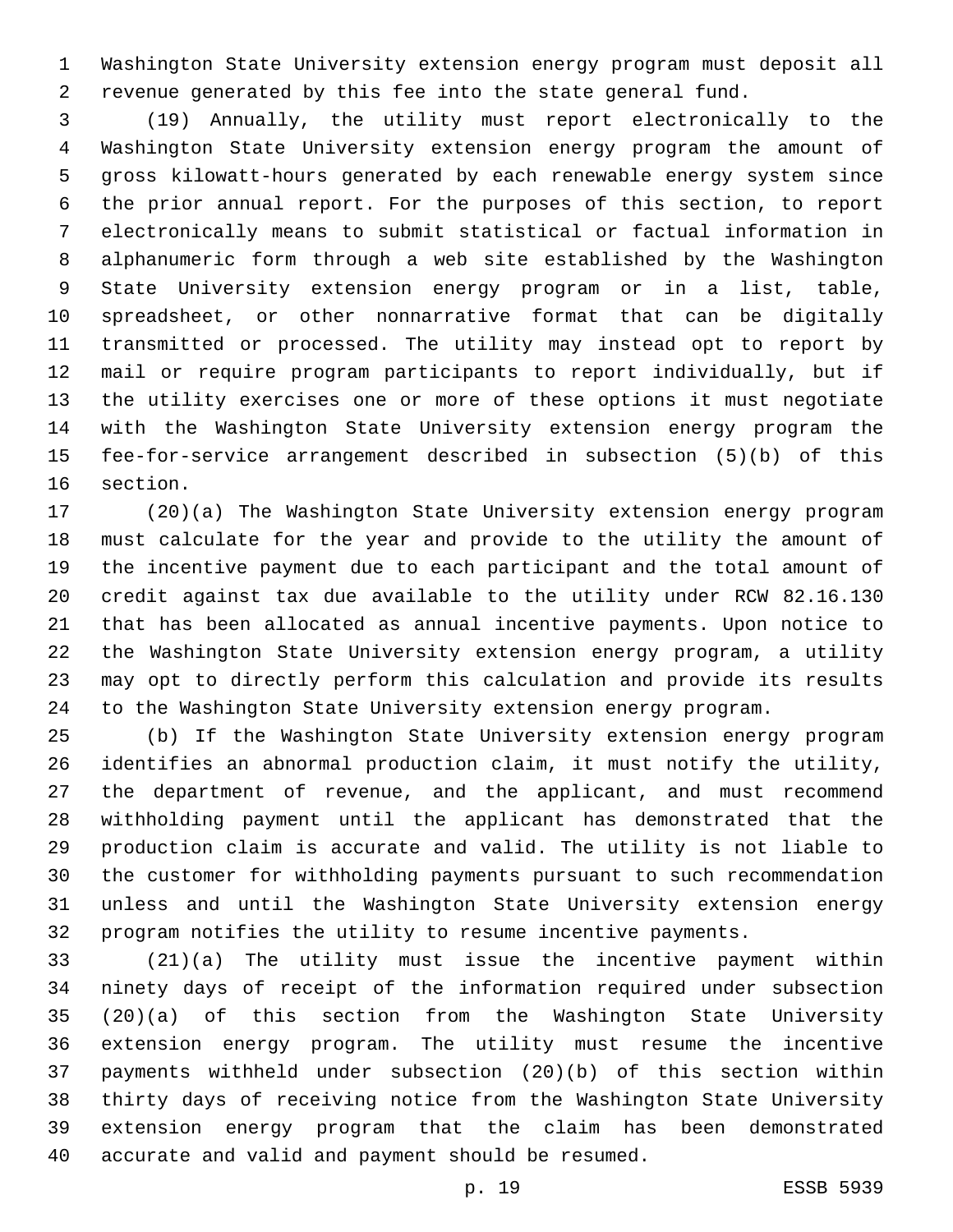(b) A utility is not liable for incentive payments to a customer- owner if the utility has disconnected the customer due to a violation of a customer service agreement, such as nonpayment of the customer's bill, or a violation of an interconnection agreement.

 (22) Beginning January 1, 2018, the Washington State University extension energy program must post on its web site and update at 7 least monthly a report, by utility, of:

 (a) The number of certifications issued for renewable energy systems, including estimated system sizes, costs, and annual energy 10 production and incentive yields for various system types; and

 (b) An estimate of the amount of credit that has not yet been allocated for incentive payments under each utility's credit limit and remains available for new renewable energy system certifications.

 (23) Persons receiving incentive payments under this section must keep and preserve, for a period of five years for the duration of the consumer contract, suitable records as may be necessary to determine the amount of incentive payments applied for and received. The Washington State University extension energy program may direct a utility to cease issuing incentive payments if the records are not made available for examination upon request. A utility receiving such a directive is not liable to the applicant for any incentive payments or other damages for ceasing payments pursuant to the directive.

 (24) The nonpower attributes of the renewable energy system belong to the utility customer who owns or hosts the system or, in the case of a community solar project or a shared commercial solar project, the participant, and can be kept, sold, or transferred at the utility customer's discretion unless, in the case of a utility- owned community solar or shared commercial solar project, a contract between the customer and the utility clearly specifies that the 30 attributes will be retained by the utility.

 (25) All lists, technical specifications, determinations, and guidelines developed under this section must be made publicly available online by the Washington State University extension energy 34 program.

 (26) No certification may be issued under this section after June 30, 2021.

 (27) The Washington State University extension energy program must collect a one-time fee for applications submitted under subsection (1) of this section of one hundred twenty-five dollars per applicant. The Washington State University extension energy program

p. 20 ESSB 5939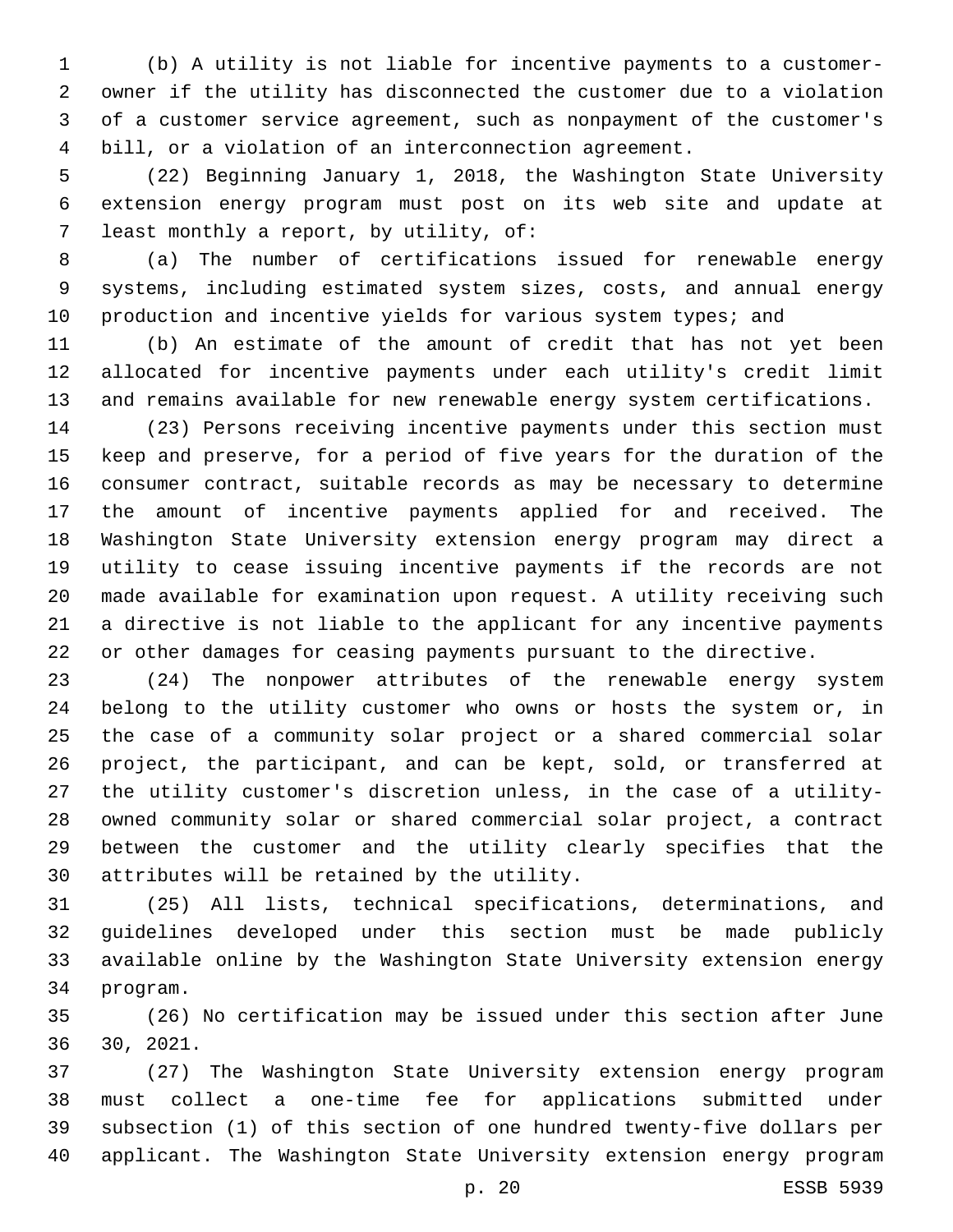must deposit all revenue generated by this fee into the state general fund. The Washington State University extension energy program must administer and budget for the program established in RCW 82.16.120, this section, and section 7 of this act in a manner that ensures its administrative costs through June 30, 2022, are completely met by the revenues from this fee. If the Washington State University extension energy program determines that the fee authorized in this subsection is insufficient to cover the administrative costs through June 30, 2022, the Washington State University extension energy program must report to the legislature on costs incurred and fees collected and demonstrate why a different fee amount or funding mechanism should be 12 authorized.

 (28) The Washington State University extension energy program may, through a public process, develop any program requirements, policies, and processes necessary for the administration or implementation of this section, RCW 82.16.120, and sections 2 and 7 of this act. The department is authorized, in consultation with the Washington State University extension energy program, to adopt any rules necessary for administration or implementation of the program established under this section and section 7 of this act.

 (29) Applications, certifications, requests for incentive payments under this section, and the information contained therein are not deemed tax information under RCW 82.32.330 and are subject to 24 disclosure.

 (30)(a) By November 1, 2019, and in compliance with RCW 43.01.036, the Washington State University extension energy program must submit a report to the legislature that includes the following:

 (i) The number and types of renewable energy systems that have been certified under this section as of July 1, 2019, both statewide 30 and per participating utility;

 (ii) The number of utilities that are approaching or have reached the credit limit established under RCW 82.16.130(2) or the thresholds 33 established under section 6(13) of this act;

 (iii) The share of renewable energy systems by type that contribute to each utility's threshold under subsection (13) of this 36 section;

 (iv) An assessment of the deployment of community solar projects in the state, including but not limited to the following:

 (A) An evaluation of whether or not community solar projects are being deployed in low-income and moderate-income communities, as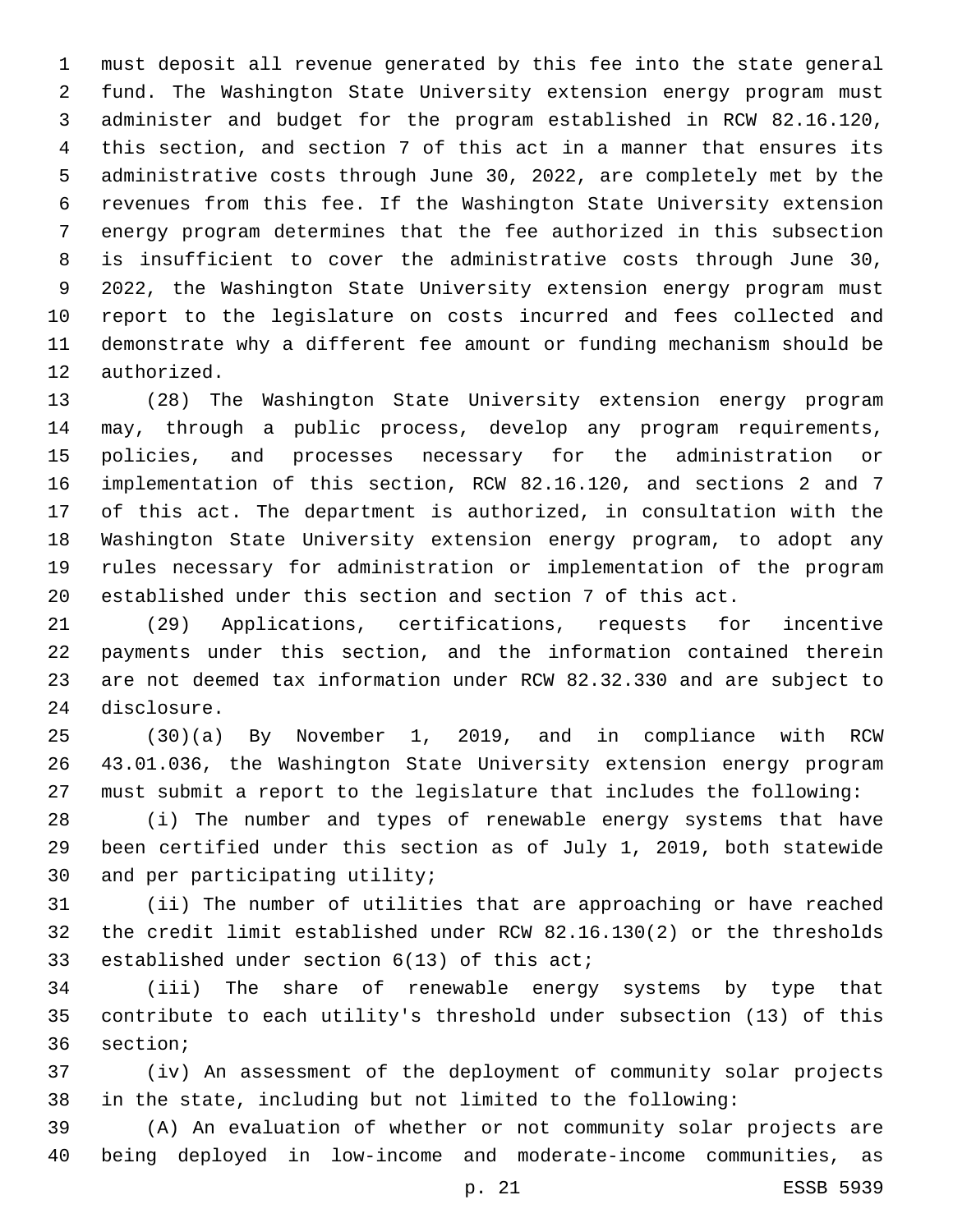those terms are defined in RCW 43.63A.510, including a description of any barriers to project deployment in these communities;

 (B) A description of the share of community solar projects by administrator type that contribute to each utility's threshold under 5 subsection (13)(a) of this section; and

 (C) A description of any barriers to participation by nonprofits and local housing authorities in the incentive program established under this section and under section 7 of this act;

 (v) The total dollar amount of incentive payments that have been made to participants in the incentive program established under this 11 section to date; and

 (vi) The total number of megawatts of solar photovoltaic capacity installed to date by participants in the incentive program 14 established under this section.

 (b) By December 31, 2019, the legislature must review the report submitted under (a) of this subsection and determine whether the credit limit established under RCW 82.16.130(2) should be increased to two percent of a light and power business' taxable power sales generated in calendar year 2014 and due under RCW 82.16.020(1)(b) or two hundred fifty thousand dollars, whichever is greater, in order to achieve the legislative intent under section 1 of this act.

 NEW SECTION. **Sec. 7.** A new section is added to chapter 82.16 23 RCW to read as follows:

 (1) The purpose of community solar programs is to facilitate broad, equitable community investment in and access to solar power. Beginning July 1, 2017, a community solar administrator may organize and administer a community solar project as provided in this section.

 (2) A community solar project must have a direct current nameplate capacity that is no more than one thousand kilowatts and must have at least ten participants or one participant for every ten kilowatts of direct current nameplate capacity, whichever is greater. A community solar project that has a direct current nameplate capacity greater than five hundred kilowatts must be subject to a standard interconnection agreement with the utility serving the situs of the community solar project. Except for community solar projects authorized under subsection (9) of this section, each participant must be a customer of the utility providing service at the situs of 38 the community solar project.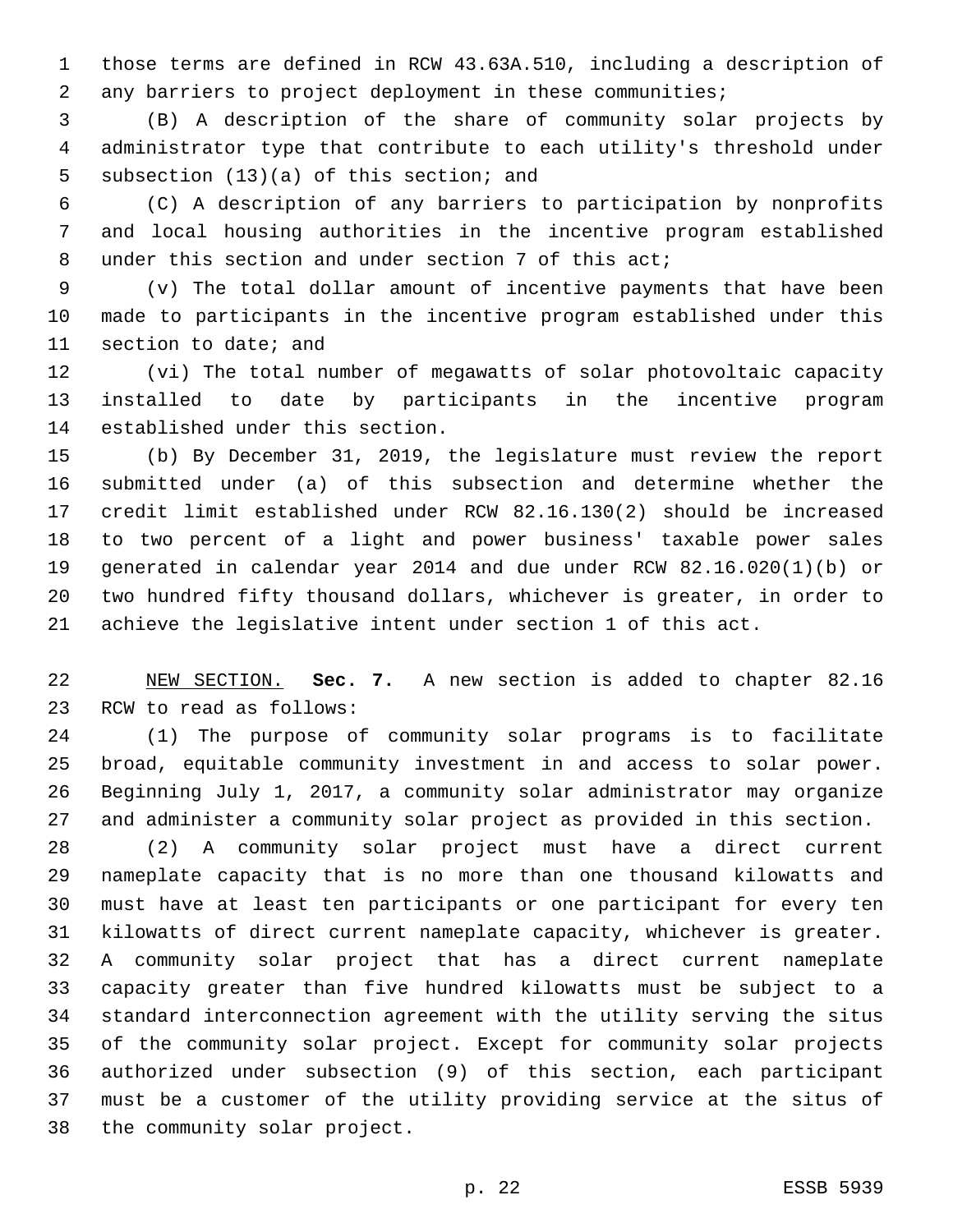(3) The administrator of a community solar project must administer the project in a transparent manner that allows for fair and nondiscriminatory opportunity for participation by utility customers.4

 (4) The administrator of a community solar project may establish a reasonable fee to cover costs incurred in organizing and administering the community solar project. Project participants, prior to making the commitment to participate in the project, must be given clear and conspicuous notice of the portion of the incentive 10 payment that will be used for this purpose.

 (5) The administrator of a community solar project must maintain and update annually through June 30, 2030, the following information 13 for each project it operates or administers:

14 (a) Ownership information;

(b) Contact information for technical management questions;

16 (c) Business address;

 (d) Project design details, including project location, output capacity, equipment list, and interconnection information; and

 (e) Subscription information, including rates, fees, terms, and 20 conditions.

 (6) The administrator of a community solar project must provide the information required in subsection (5) of this section to the Washington State University extension energy program at the time it submits the application allowed under section 6(1) of this act.

 (7) The administrator of a community solar project must provide each project participant with a disclosure form containing all material terms and conditions of participation in the project, 28 including but not limited to the following:

 (a) Plain language disclosure of the terms under which the project participant's share of any incentive payment will be calculated by the Washington State University extension energy 32 program over the life of the contract;

 (b) Contract provisions regulating the disposition or transfer of the project participant's interest in the project, including any 35 potential costs associated with such a transfer;

36 (c) All recurring and nonrecurring charges;

(d) A description of the billing and payment procedures;

 (e) A description of any compensation to be paid in the event of 39 project underperformance;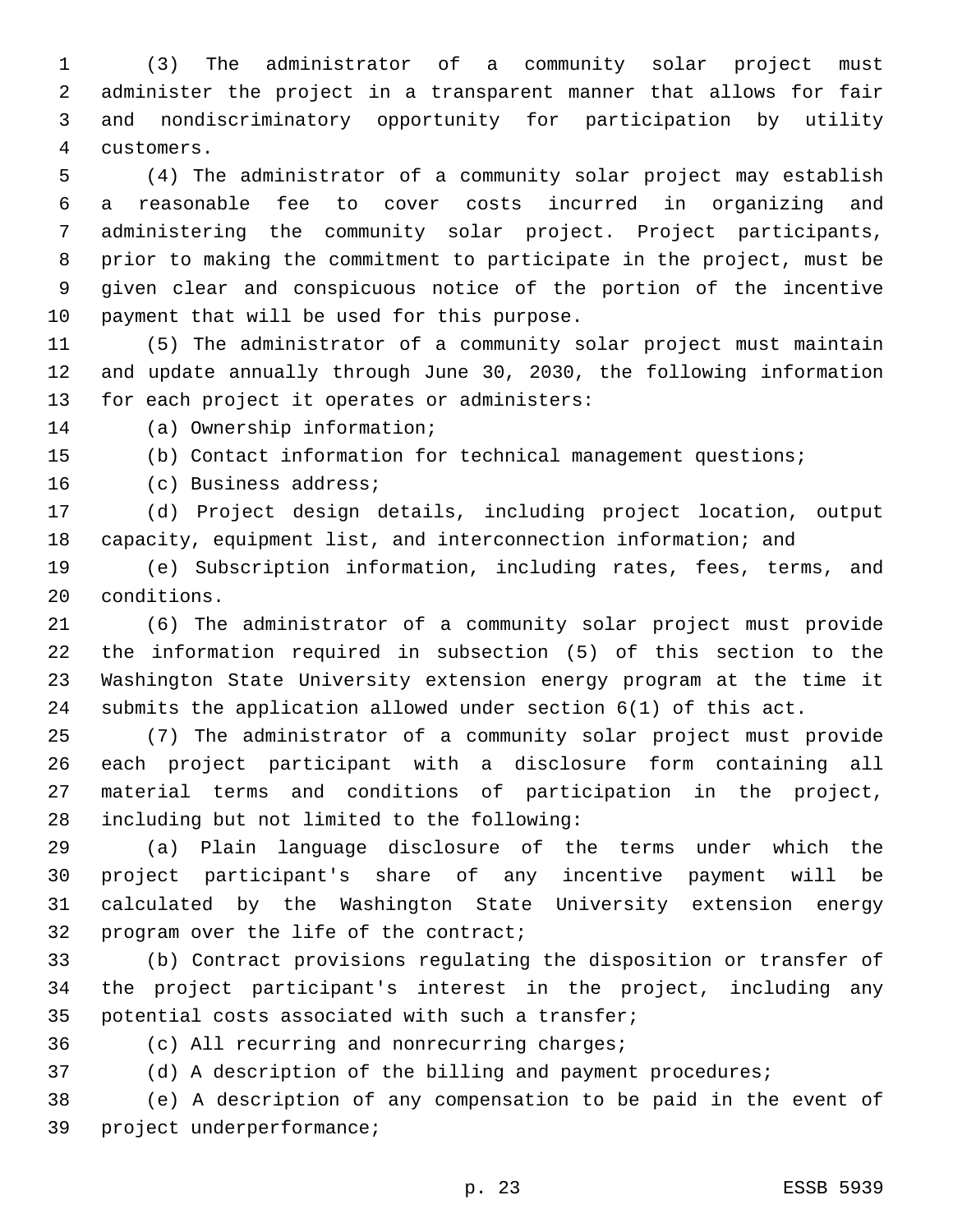(f) Current production projections and a description of the 2 methodology used to develop the projections;

(g) Contact information for questions and complaints; and

 (h) Any other terms and conditions of the services provided by 5 the administrator.

 (8) A utility may not adopt rates, terms, conditions, or standards that unduly or unreasonably discriminate between utility- administered community solar projects and those administered by 9 another entity.

 (9) A public utility district that is engaged in distributing electricity to more than one retail electric customer in the state and a joint operating agency organized under chapter 43.52 RCW on or before January 1, 2017, may enter into an agreement with each other to construct and own a community solar project that is located on property owned by a joint operating agency or on property that receives electric service from a participating public utility district. Each participant of a community solar project under this subsection must be a customer of at least one of the public utility districts that is a party to the agreement with a joint operating agency to construct and own a community solar project.

 (10) The Washington utilities and transportation commission must publish, without disclosing proprietary information, a list of the 23 following:

 (a) Entities other than utilities, including affiliates or subsidiaries of utilities, that organize and administer community 26 solar projects; and

 (b) Community solar projects and related programs and services 28 offered by investor-owned utilities.

 (11) If a consumer-owned utility opts to provide a community solar program or contracts with a nonutility administrator to offer a community solar program, the governing body of the consumer-owned utility must publish, without disclosing proprietary information, a list of the nonutility administrators contracted by the utility as 34 part of its community solar program.

 (12) Except for parties engaged in actions and transactions regulated under laws administered by other authorities and exempted under RCW 19.86.170, a violation of this section constitutes an unfair or deceptive act in trade or commerce in violation of chapter 19.86 RCW, the consumer protection act. Acts in violation of this act are not reasonable in relation to the development and preservation of

p. 24 ESSB 5939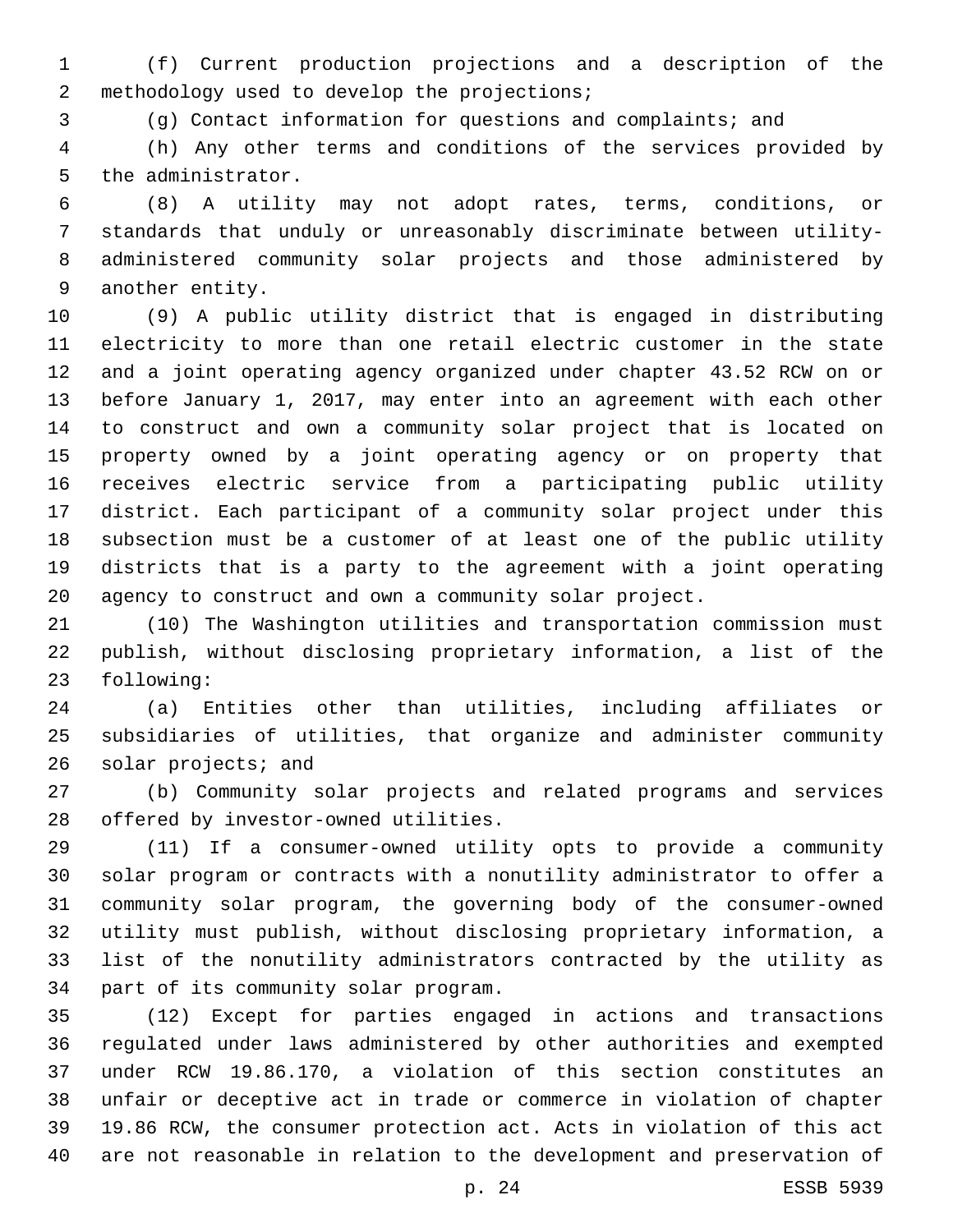business, and constitute matters vitally affecting the public interest for the purpose of applying the consumer protection act, 3 chapter 19.86 RCW.

 (13) Nothing in this section may be construed as intending to preclude persons from investing in or possessing an ownership interest in a community solar project, or from applying for and 7 receiving federal investment tax credits.

 NEW SECTION. **Sec. 8.** A new section is added to chapter 82.16 9 RCW to read as follows:

 (1) The purpose of a shared commercial solar project is to provide an entry point in solar utilization by large load customers in a manner that achieves economies of scale and maximizes system performance without limitations posed by on-site systems where sun exposure is not optimal or structural and other site deficiencies 15 preclude solar development.

 (2) Beginning July 1, 2017, a utility may, at its discretion, organize and administer a shared commercial solar project as provided 18 in this section.

 (3) A shared commercial solar project must have a direct current nameplate capacity greater than one megawatt and no more than five megawatts and must have at least five participants. To receive incentive payments under section 6 of this act, each participant must be a customer of the utility providing service at the situs of the shared commercial solar project and must be located in the state of 25 Washington.

 (4) The administrator of a shared commercial solar project must 27 administer the project in a transparent manner.

 (5) The administrator of a shared commercial solar project may establish a reasonable fee to cover costs incurred in organizing and administering the shared commercial solar project. Project participants, prior to making the commitment to participate in the project, must be given clear and conspicuous notice of the fees charged by the administrator as authorized under this subsection.

 (6) The administrator of a shared commercial solar project must submit to the Washington State University extension energy program at the time it submits an application allowed under section 6(1) of this act project design details, including project location, output capacity, equipment list, and interconnection information.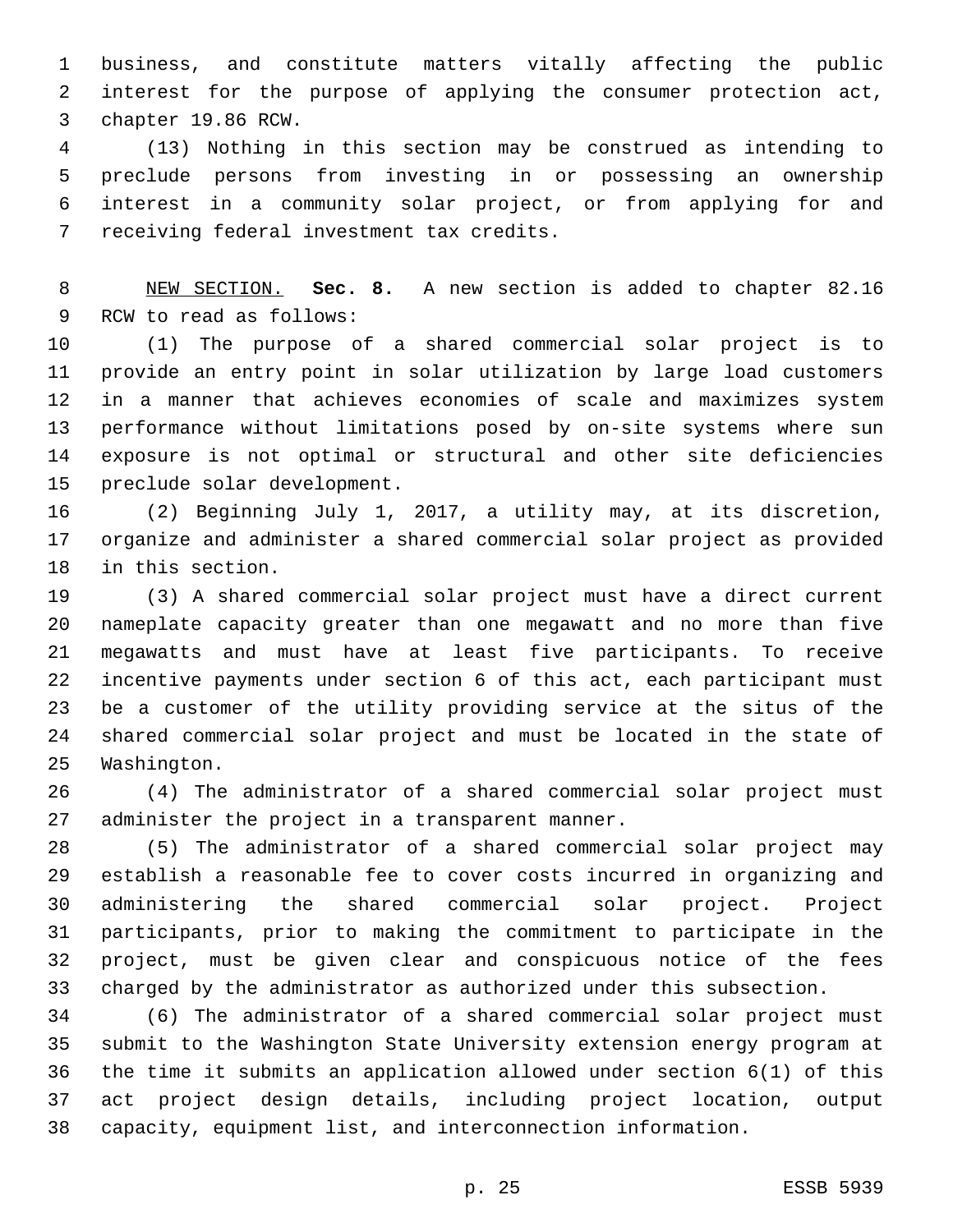(7) The administrator of a shared commercial solar project must provide each project participant with a disclosure form containing all material terms and conditions of participation in the project, including but not limited to the following:4

5 (a) All recurring and nonrecurring charges;

(b) A description of the billing and payment procedures;

 (c) Production projections and a description of the methodology 8 used to develop the projections;

 (d) An estimate of the project participant's share of any 10 incentive payment over the life of the contract;

 (e) A description of contract terms that relate to project 12 underperformance;

 (f) Contract provisions regulating the disposition or transfer of the project participant's interest in the project, including any 15 potential costs associated with such a transfer;

(g) Contact information for questions and complaints; and

 (h) Any other terms and conditions of the services provided by 18 the administrator.

 (8) If a utility opts to contract with a nonutility administrator to offer a shared commercial solar program, the utility must publish, without disclosing proprietary information, the name of the nonutility administrator contracted by the utility as part of its 23 shared commercial solar program.

 (9) In order to meet the intent of this act of promoting a sustainable, local renewable energy industry, the legislature prefers award of the majority of the installation of shared commercial solar projects be given to contractors based in Washington state. In the event the majority of the installation of a shared commercial solar project is awarded to out-of-state contractors, the administrator must submit to the Washington State University extension energy program the reasons for using out-of-state contractors, the percentage of installation work performed by out-of-state contractors, and a cost comparison of the installation services performed by out-of-state contractors against the same services 35 performed by Washington-based contractors.

 NEW SECTION. **Sec. 9.** A new section is added to chapter 82.16 37 RCW to read as follows:

 (1) Any person who sells a solar module to a customer-owner, or who receives compensation from a customer-owner in exchange for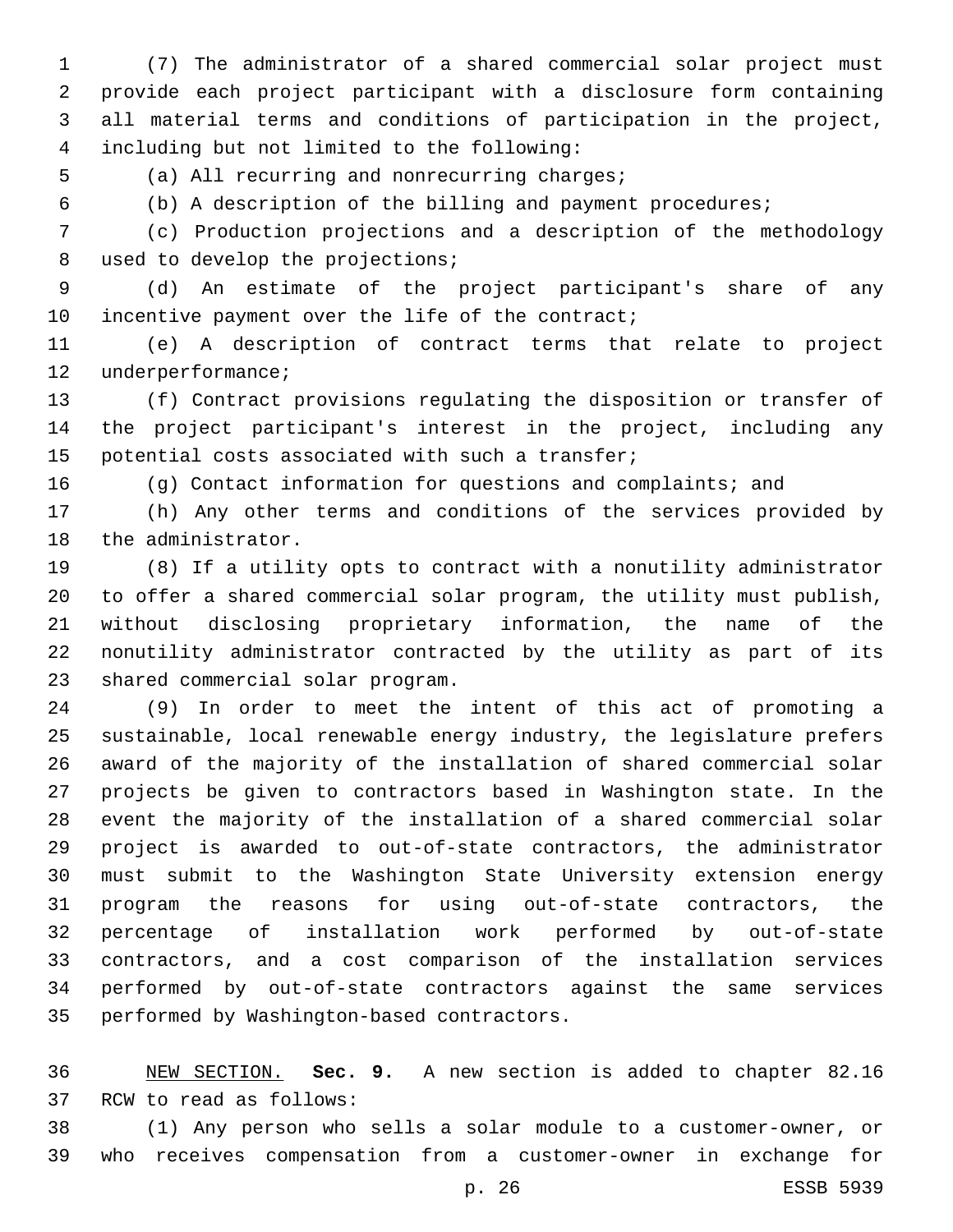installing a solar module for use in a residential-scale system or commercial-scale system in Washington must provide to the customer- owner current information regarding the tax incentives available to the customer-owner under Washington law, including the scheduled expiration date of any tax incentives and the maximum period of time during which the customer-owner may benefit from any tax incentives, based on the law as it existed on the date of sale or installation of 8 the solar module.

 (2) The definitions in section 5 of this act apply to this 10 section.

 (3) For the purposes of this section, "solar module" has the same 12 meaning as provided in RCW 82.16.110.

 (4) The legislature finds that the practices covered by this section are matters vitally affecting the public interest for the purpose of applying the consumer protection act, chapter 19.86 RCW. A violation of this section is not reasonable in relation to the development and preservation of business and is an unfair or deceptive act or practice in the conduct of trade or commerce and an unfair method of competition. Violations of this section may be enforced by the attorney general under the consumer protection act, 21 chapter 19.86 RCW.

 NEW SECTION. **Sec. 10.** A new section is added to chapter 80.28 23 RCW to read as follows:

 The definitions in this section apply throughout this section and section 11 of this act unless the context clearly requires otherwise.

 (1) "Community solar company" means a person, firm, or corporation, other than an electric utility or a community solar cooperative, that owns a community solar project and provides community solar project services to project participants.

 (2) "Community solar project" means a solar energy system that has a direct current nameplate generating capacity that is no larger 32 than one thousand kilowatts.

 (3) "Community solar project services" means the provision of electricity generated by a community solar project, or the provision of the financial benefits associated with electricity generated by a community solar project, to multiple project participants, and may include other services associated with the use of the community solar project such as system monitoring and maintenance, warranty provisions, performance guarantees, and customer service.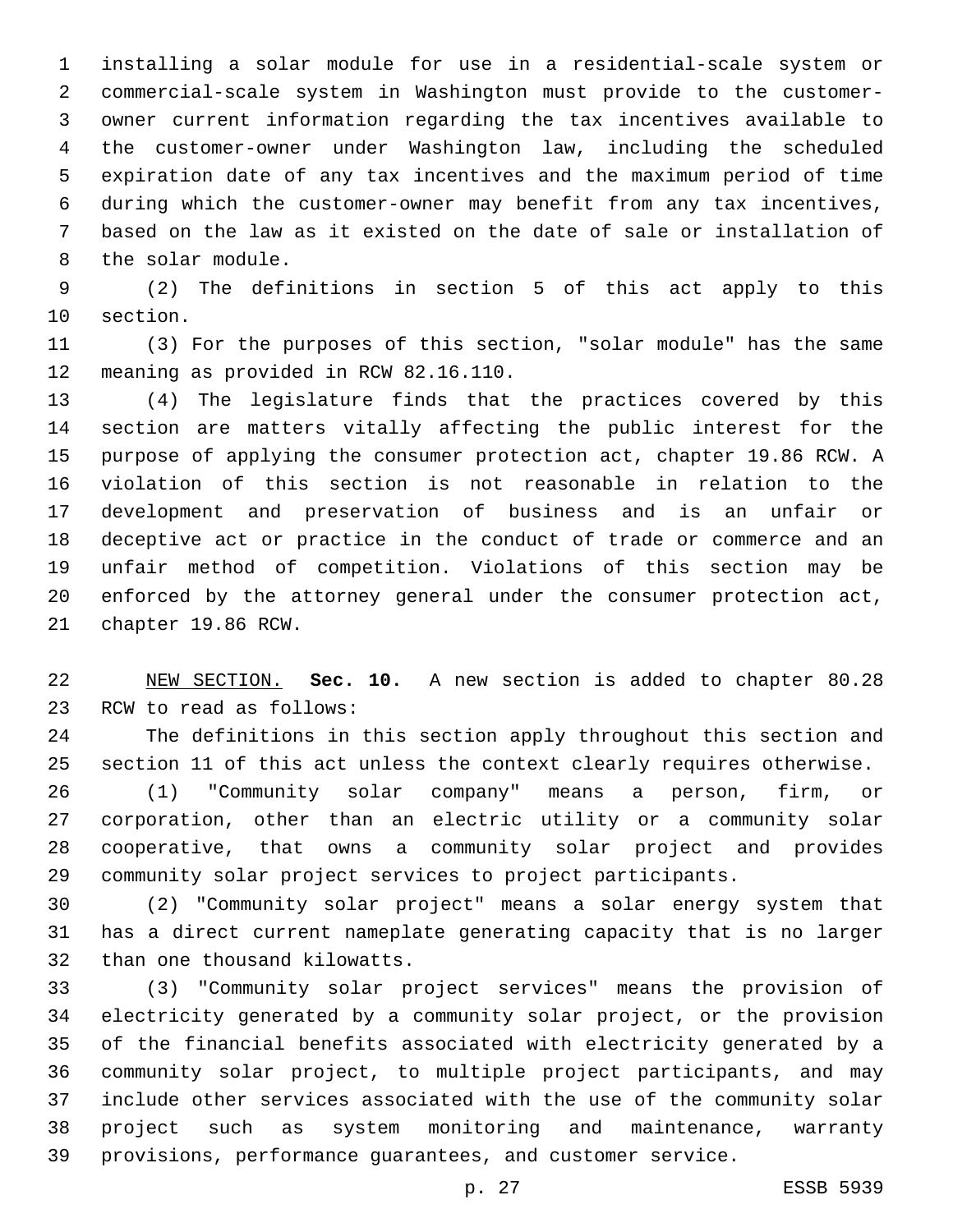(4) "Electric utility" means a consumer-owned utility or investor-owned utility as those terms are defined in RCW 19.280.020.

 (5) "Project participant" means a customer who enters into a lease, power purchase agreement, loan, or other financial agreement with a community solar company in order to obtain a beneficial interest in, other than direct ownership of, a community solar 7 project.

 (6) "Solar energy system" means any device or combination of devices or elements that rely upon direct sunlight as an energy 10 source for use in the generation of electricity.

 NEW SECTION. **Sec. 11.** A new section is added to chapter 80.28 12 RCW to read as follows:

 (1) No community solar company may engage in business in this state except in accordance with the provisions of this chapter. Engaging in business as a community solar company includes advertising, soliciting, offering, or entering into an agreement to own a community solar project and provide community solar project 18 services to electric utility customers.

 (2) A community solar company must register with the commission before engaging in business in this state or applying for certification from the Washington State University extension energy program under section 6(1) of this act. Registration with the commission as a community solar company must occur on an annual basis. The registration must be on a form prescribed by the commission and contain that information as the commission may by rule 26 require, but must include at a minimum:

(a) The name and address of the community solar company;

 (b) The name and address of the community solar company's 29 registered agent, if any;

(c) The name, address, and title of each officer or director;

(d) The community solar company's most current balance sheet;

(e) The community solar company's latest annual report, if any;

 (f) A description of the services the community solar company 34 offers or intends to offer, including financing models; and

(g) Disclosure of any pending litigation against it.

 (3) As a precondition to registration, the commission may require the procurement of a performance bond or other mechanism sufficient to cover any advances or deposits the community solar company may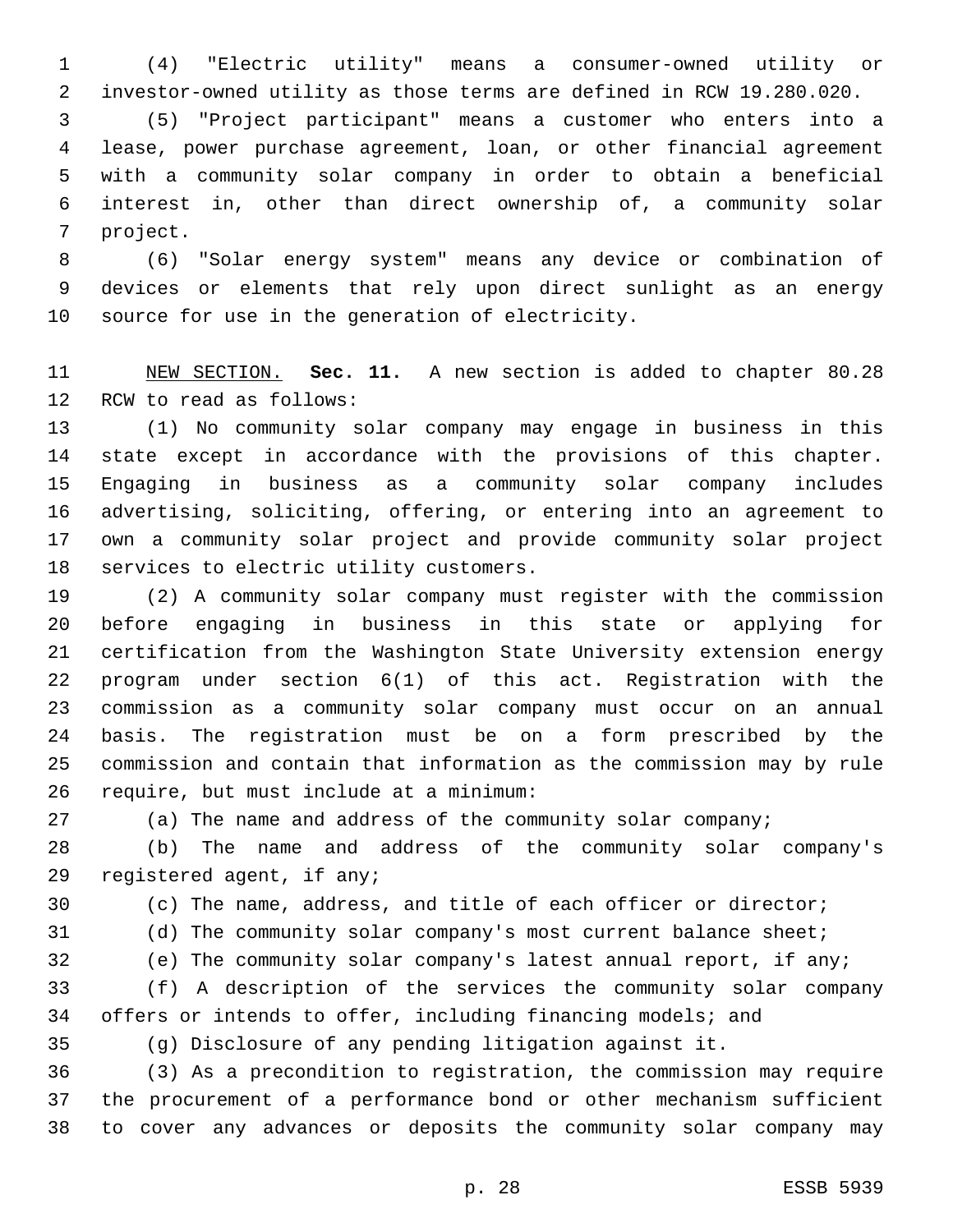collect from project participants or order that the advances or 2 deposits be held in escrow or trust.

 (4) The commission may deny registration to any community solar company that:4

(a) Does not provide the information required by this section;

 (b) Fails to provide a performance bond or other mechanism, if 7 required;

 (c) Does not possess adequate financial resources to provide the 9 proposed service; or

 (d) Does not possess adequate technical competency to provide the 11 proposed service.

 (5) The commission must take action to approve or issue a notice of hearing concerning any application for registration within thirty days after receiving the application. The commission may approve an application with or without a hearing. The commission may deny an 16 application after a hearing.

 (6) The commission may charge a community solar company an annual application fee to recover the cost of processing applications for 19 registration under this section.

 (7) The commission may adopt rules that describe the manner by which it will register a community solar company, ensure that the terms and conditions of community solar projects or community solar project services comply with the requirements of this act, establish the community solar company's responsibilities for responding to customer complaints and disputes, and adopt annual reporting requirements. In addition to the application fee authorized under subsection (6) of this section, the commission may adopt regulatory fees applicable to community solar companies pursuant to RCW 80.04.080, 80.24.010, and 80.24.020. Such fees may not exceed the 30 cost of ensuring compliance with this chapter.

 (8) The commission may suspend or revoke a registration upon complaint by any interested party, or upon the commission's own motion after notice and opportunity for hearing, when it finds that a registered community solar company or its agent has violated this chapter or the rules of the commission, or that the community solar company or its agent has been found by a court or governmental agency to have violated the laws of a state or the United States.

 (9) For the purpose of ensuring compliance with this chapter, the commission may issue penalties against community solar companies for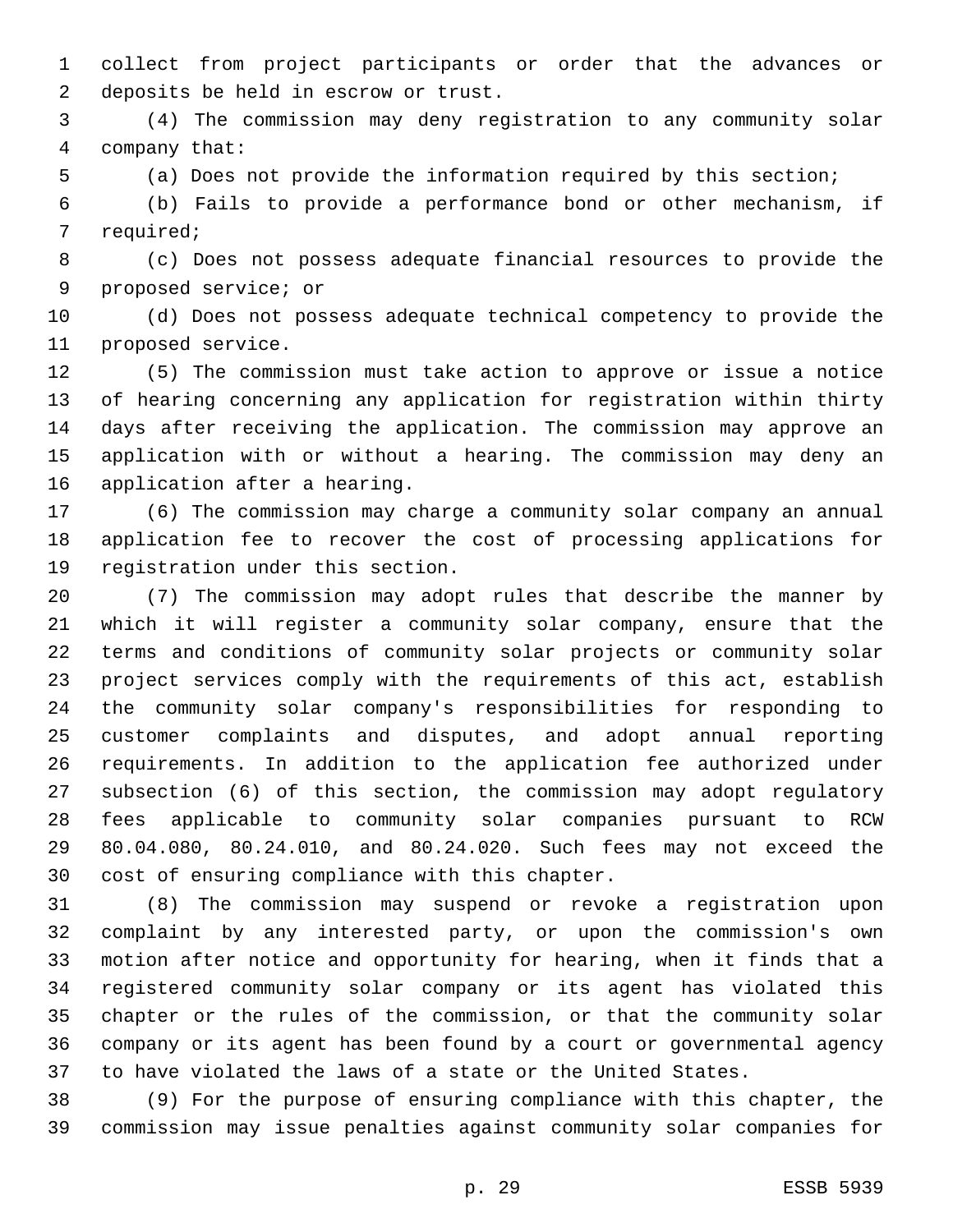violations of this chapter as provided for public service companies 2 pursuant to chapter 80.04 RCW.

 (10) Upon request of the commission, a community solar company registered under this section must provide information about its community solar projects or community solar project services.

 (11) A violation of this section constitutes an unfair or deceptive act in trade or commerce in violation of chapter 19.86 RCW, the consumer protection act. Acts in violation of this act are not reasonable in relation to the development and preservation of business, and constitute matters vitally affecting the public interest for the purpose of applying the consumer protection act, 12 chapter 19.86 RCW.

 (12) For the purposes of RCW 19.86.170, actions or transactions of a community solar company may not be deemed otherwise permitted, 15 prohibited, or regulated by the commission.

 NEW SECTION. **Sec. 12.** (1) **Findings.** The legislature finds that a convenient, safe, and environmentally sound system for the recycling of photovoltaic modules, minimization of hazardous waste, and recovery of commercially valuable materials must be established. The legislature further finds that the responsibility for this system must be shared among all stakeholders, with manufacturers financing the takeback and recycling system.

 (2) **Definitions.** For purposes of this section the following 24 definitions apply:

 (a) "Consumer electronic device" means any device containing an electronic circuit board that is intended for everyday use by 27 individuals, such as a watch or calculator.

(b) "Department" means the department of ecology.

 (c) "Manufacturer" means any person in business or no longer in business but having a successor in interest who, irrespective of the selling technique used, including by means of distance or remote 32 sale:

 (i) Manufactures or has manufactured a photovoltaic module under its own brand names for sale in or into this state;

 (ii) Assembles or has assembled a photovoltaic module that uses parts manufactured by others for sale in or into this state under the 37 assembler's brand names;

 (iii) Resells or has resold in or into this state under its own brand names a photovoltaic module produced by other suppliers,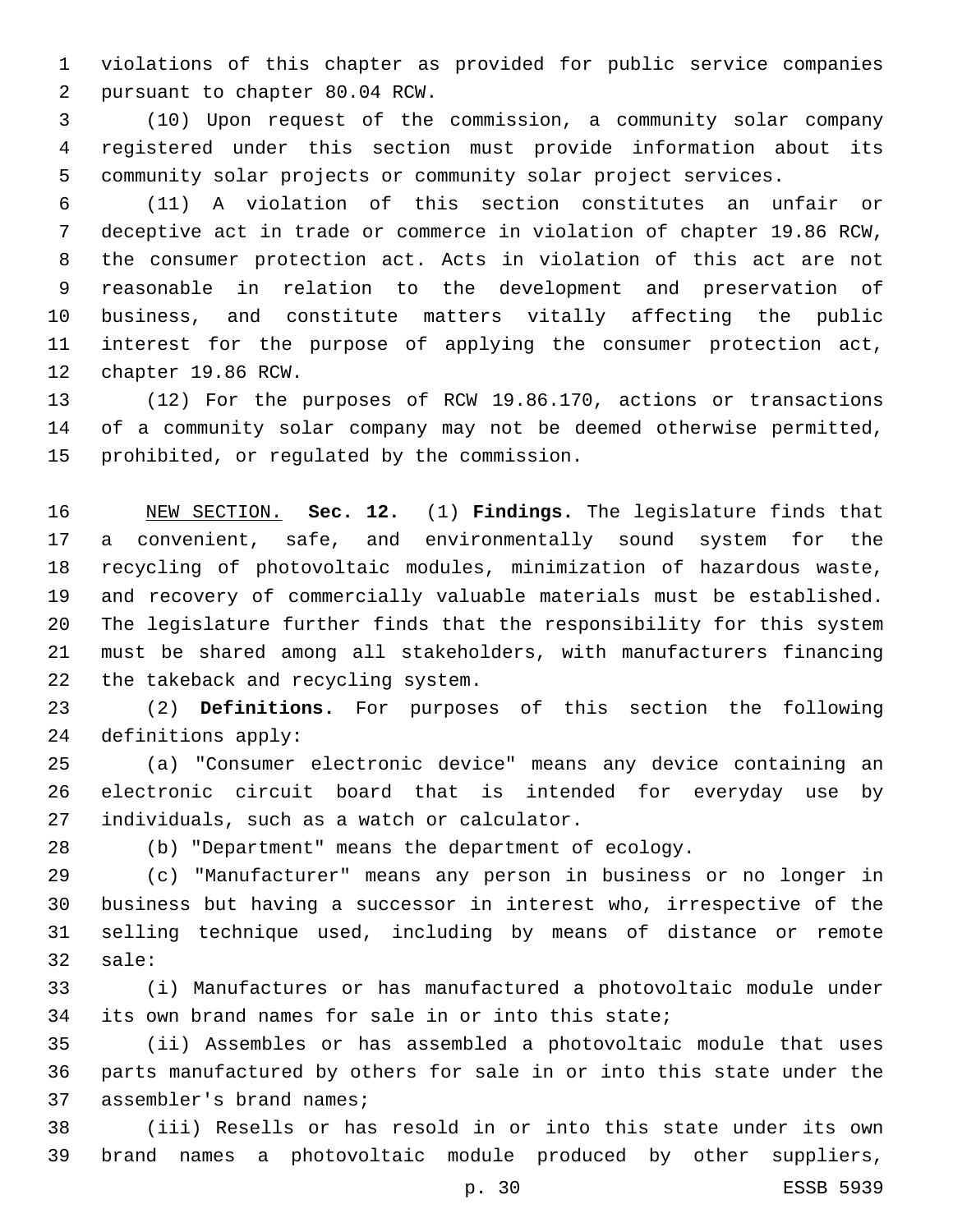including retail establishments that sell photovoltaic modules under 2 their own brand names;

 (iv) Manufactures or has manufactured a cobranded photovoltaic module product for sale in or into this state that carries the name 5 of both the manufacturer and a retailer;

 (v) Imports or has imported a photovoltaic module into the United States that is sold in or into this state. However, if the imported photovoltaic module is manufactured by any person with a presence in the United States meeting the criteria of manufacturer under (a) 10 through (d) of this subsection, that person is the manufacturer;

 (vi) Sells at retail a photovoltaic module acquired from an importer that is the manufacturer and elects to register as the 13 manufacturer for those products; or

 (vii) Elects to assume the responsibility and register in lieu of a manufacturer as defined under (b)(i) through (vi) of this 16 subsection.

 (d) "Photovoltaic module" means the smallest nondivisible, environmentally protected assembly of photovoltaic cells or other photovoltaic collector technology and ancillary parts intended to generate electrical power under sunlight, except that "photovoltaic module" does not include a photovoltaic cell that is part of a consumer electronic device for which it provides electricity needed to make the consumer electronic device function. "Photovoltaic module" includes but is not limited to interconnections, terminals, 25 and protective devices such as diodes that:

 (i) Are installed on, connected to, or integral with buildings; 27 or

 (ii) Are used as components of freestanding, off-grid, power generation systems, such as for powering water pumping stations, electric vehicle charging stations, fencing, street and signage lights, and other commercial or agricultural purposes.

 (e) "Rare earth element" means lanthanum, cerium, praseodymium, neodymium, promethium, samarium, europium, gadolinium, terbium, dysprosium, holmium, erbium, thulium, ytterbium, lutetium, yttrium, or scandium.35

 (f) "Reuse" means any operation by which a photovoltaic module or a component of a photovoltaic module changes ownership and is used for the same purpose for which it was originally purchased.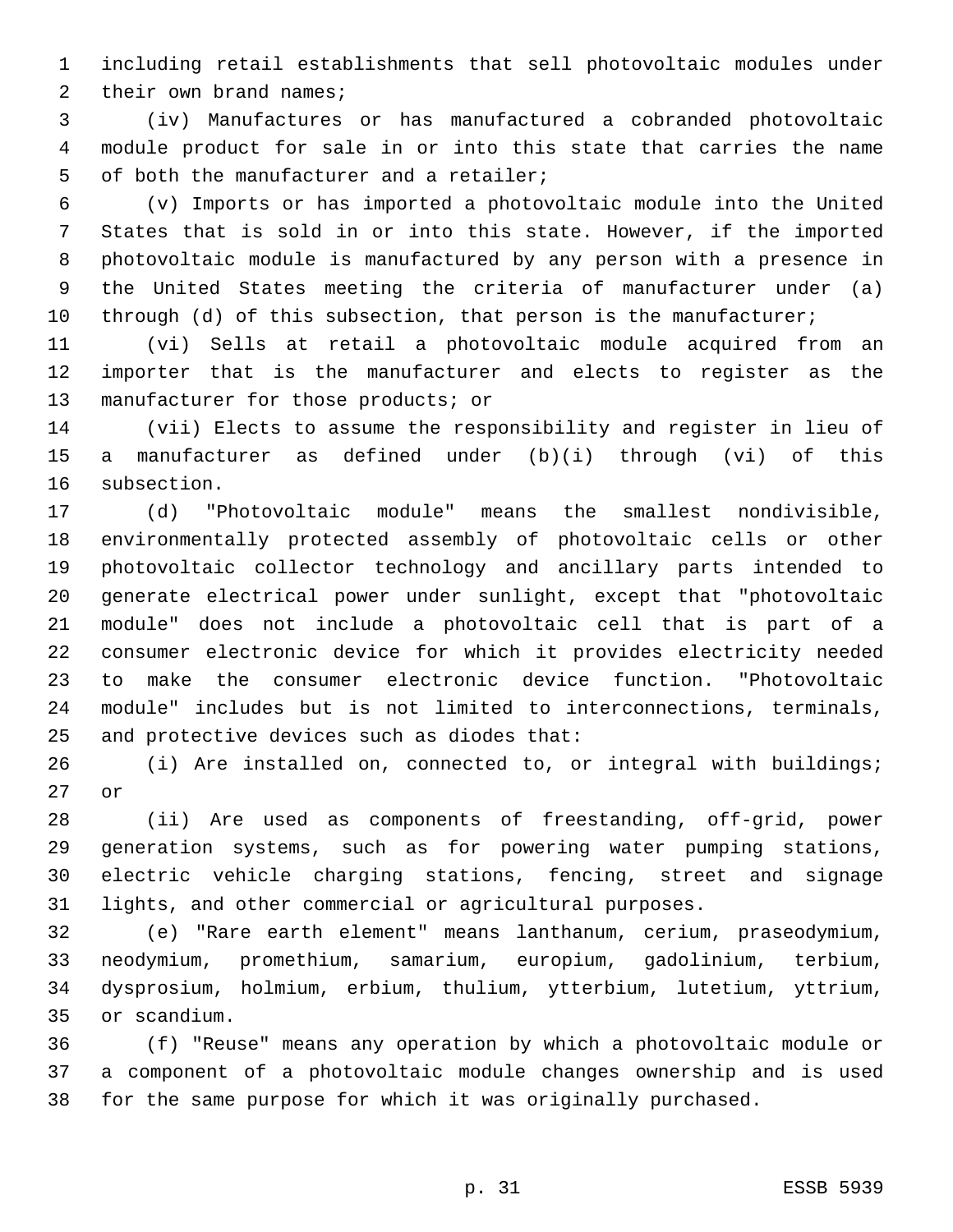(g) "Stewardship plan" means the plan developed by a manufacturer or its designated stewardship organization for a self-directed 3 stewardship program.

 (h) "Stewardship program" means the activities conducted by a manufacturer or a stewardship organization to fulfill the requirements of this chapter and implement the activities described 7 in its stewardship plan.

 (3) **Program guidance, review, and approval.** The department must develop guidance for a photovoltaic module stewardship and takeback program to guide manufacturers in preparing and implementing a self- directed program to ensure the convenient, safe, and environmentally sound takeback and recycling of photovoltaic modules and their components and materials. By January 1, 2018, the department must establish a process to develop guidance for photovoltaic module stewardship plans by working with manufacturers, stewardship organizations, and other stakeholders on the content, review, and approval of stewardship plans. The department's process must be fully implemented and stewardship plan guidance completed by July 1, 2019.

 (4) **Stewardship organization as agent of manufacturer.** A stewardship organization may be designated to act as an agent on behalf of a manufacturer or manufacturers in operating and implementing the stewardship program required under this chapter. Any stewardship organization that has obtained such designation must provide to the department a list of the manufacturers and brand names that the stewardship organization represents within sixty days of its designation by a manufacturer as its agent, or within sixty days of 27 removal of such designation.

 (5) **Stewardship plans.** Each manufacturer must prepare and submit a stewardship plan to the department by the later of January 1, 2020, or within thirty days of its first sale of a photovoltaic module in 31 or into the state.

(a) A stewardship plan must, at a minimum:32

 (i) Describe how manufacturers will finance the takeback and recycling system, and include an adequate funding mechanism to finance the costs of collection, management, and recycling of photovoltaic modules and residuals sold in or into the state by the manufacturer with a mechanism that ensures that photovoltaic modules can be delivered to takeback locations without cost to the last owner 39 or holder;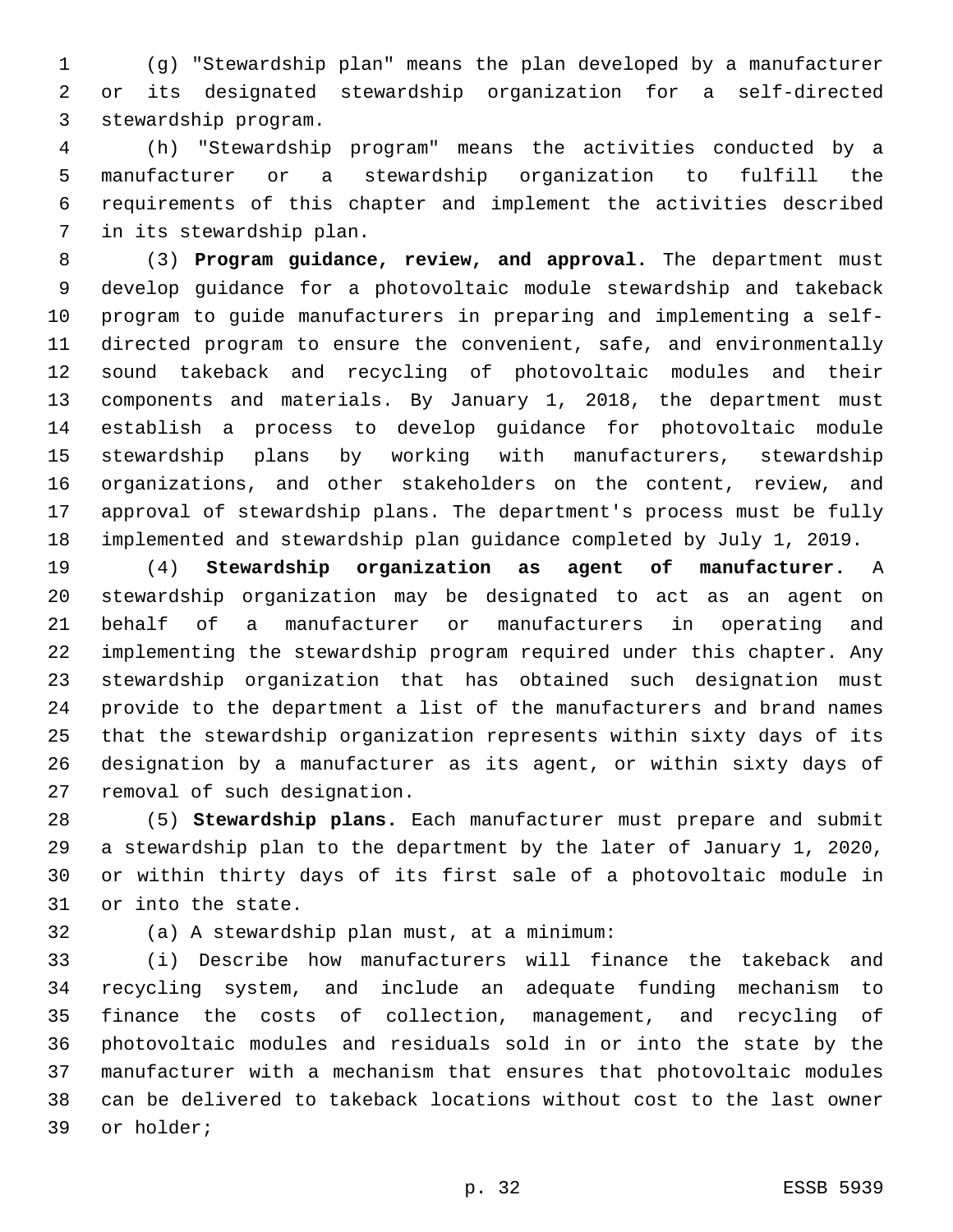(ii) Accept all photovoltaic modules sold in or into the state 2 after July 1, 2017;

 (iii) Describe how the program will minimize the release of hazardous substances into the environment and maximize the recovery of other components, including rare earth elements and commercially valuable materials;6

 (iv) Provide for takeback of photovoltaic modules at locations that are within the region of the state in which the photovoltaic modules were used and are as convenient as reasonably practicable, and if no such location within the region of the state exists, include an explanation for the lack of such location;

 (v) Identify how relevant stakeholders, including consumers, installers, building demolition firms, and recycling and treatment facilities, will receive information required in order for them to properly dismantle, transport, and treat the end-of-life photovoltaic modules in a manner consistent with the objectives described in 17 (a)(iii) of this subsection;

 (vi) Establish performance goals, including a goal for the rate of combined reuse and recycling of collected photovoltaic modules as a percentage of the total weight of photovoltaic modules collected, which rate must be no less than eighty-five percent.

(b) A manufacturer must implement the stewardship plan.

 (c) A manufacturer may periodically amend its stewardship plan. The department must approve the amendment if it meets the requirements for plan approval outlined in the department's guidance. When submitting proposed amendments, the manufacturer must include an 27 explanation of why such amendments are necessary.

 (6) **Plan approval.** The department must approve a stewardship plan if it determines the plan addresses each element outlined in the 30 department's quidance.

 (7) **Annual report.** (a) Beginning April 1, 2022, and by April 1st in each subsequent year, a manufacturer, or its designated stewardship organization, must provide to the department a report for the previous calendar year that documents implementation of the plan and assesses achievement of the performance goals established in 36 subsection  $(5)(a)(vi)$  of this section.

 (b) The report may include any recommendations to the department or the legislature on modifications to the program that would enhance the effectiveness of the program, including management of program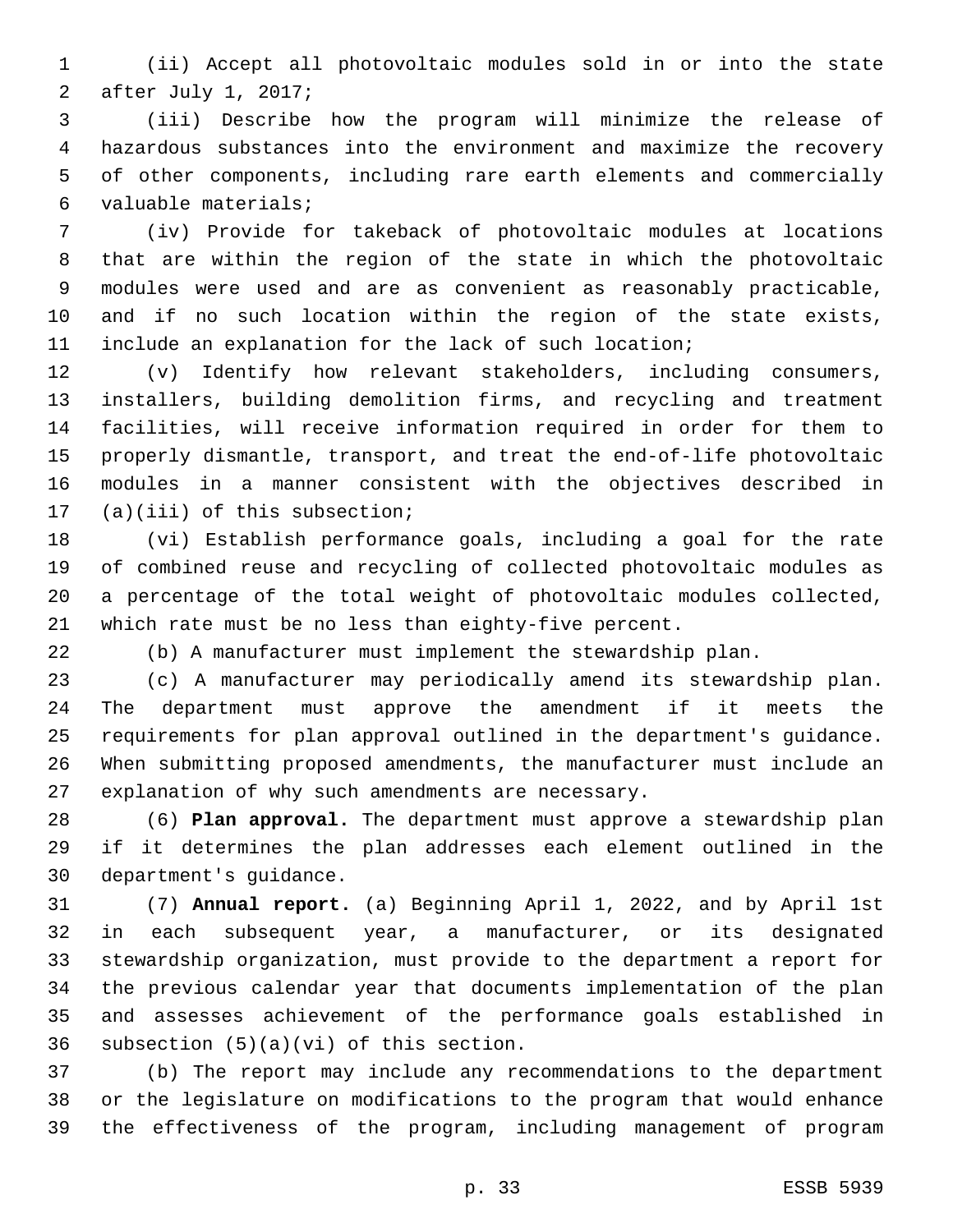costs and mitigation of environmental impacts of photovoltaic 2 modules.

 (c) The manufacturer or stewardship organization must post this 4 report on a publicly accessible web site.

 (8) **Enforcement.** Beginning January 1, 2021, no manufacturer may sell or offer for sale a photovoltaic module in or into the state unless the manufacturer has submitted to the department a stewardship plan and received plan approval. The department must send a written warning to a manufacturer that is not participating in a plan. The written warning must inform the manufacturer that it must submit a plan or participate in a plan within thirty days of the notice. The department may assess a penalty of up to ten thousand dollars for each sale of a photovoltaic module in or into the state that occurs after the initial written warning. A manufacturer may appeal a penalty issued under this section to the superior court of Thurston county within one hundred eighty days of receipt of the notice.

 (9) **Fee.** The department may collect a flat fee from participating manufacturers to recover costs associated with the plan guidance, review, and approval process described in subsection (3) of this section. Other administrative costs incurred by the department for program implementation activities, including stewardship plan review and approval, enforcement, and any rule making, may be recovered by charging every manufacturer an annual fee calculated by dividing department administrative costs by the manufacturer's pro rata share of the Washington state photovoltaic module sales in the most recent preceding calendar year, based on best available information. The sole purpose of assessing the fees authorized in this subsection is to predictably and adequately fund the department's costs of administering the photovoltaic module recycling program.

 (10) **Account.** The photovoltaic module recycling account is created in the custody of the state treasurer. All fees collected from manufacturers under this chapter must be deposited in the account. Expenditures from the account may be used only for administering this chapter. Only the director of the department or the director's designee may authorize expenditures from the account. The account is subject to the allotment procedures under chapter 43.88 RCW, but an appropriation is not required for expenditures. Funds in the account may not be diverted for any purpose or activity 39 other than those specified in this section.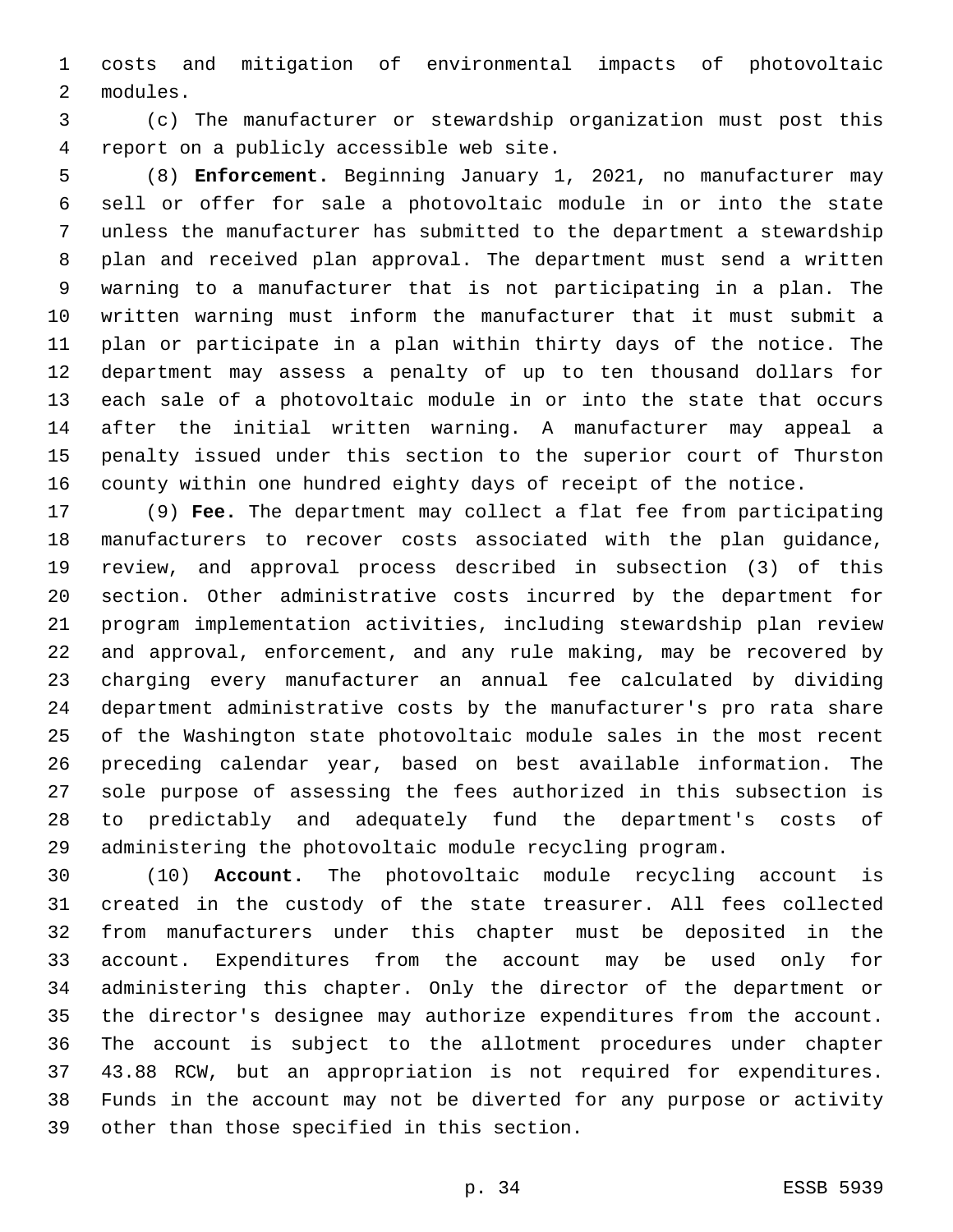(11) **Rule making.** The department may adopt rules as necessary for the purpose of implementing, administering, and enforcing this 3 chapter.

 (12) **National program.** In lieu of preparing a stewardship plan and as provided by subsection (5) of this section, a manufacturer may participate in a national program for the convenient, safe, and environmentally sound takeback and recycling of photovoltaic modules and their components and materials, if substantially equivalent to the intent of the state program. The department may determine substantial equivalence if it determines that the national program adequately addresses and fulfills each of the elements of a stewardship plan outlined in subsection (5)(a) of this section and includes an enforcement mechanism reasonably calculated to ensure a manufacturer's compliance with the national program. Upon issuing a determination of substantial equivalence, the department must notify affected stakeholders including the manufacturer. If the national program is discontinued or the department determines the national program is no longer substantially equivalent to the state program in Washington, the department must notify the manufacturer and the manufacturer must provide a stewardship plan as described in subsection (5)(a) of this section to the department for approval 22 within thirty days of notification.

 NEW SECTION. **Sec. 13.** A new section is added to chapter 43.180 24 RCW to read as follows:

 (1) It is the intent of the legislature to investigate methods by which the state may establish or facilitate financing models that allow electric utilities in the state to maximize federal tax incentives and monetize the depreciation of renewable energy systems and other distributed energy assets, with the goal of providing improved access to the benefits of these assets to low and moderate income households as well as broad system benefits to utility 32 ratepayers and state taxpayers.

 (2) By December 31, 2017, the commission must prepare and submit to the appropriate committees of the legislature a report that assesses financing tools or models for the aggregation, by public or private entities, of federal tax incentives and other financial benefits accruing from the installation, ownership, and operation of renewable energy systems and other distributed energy resources. The 39 report must: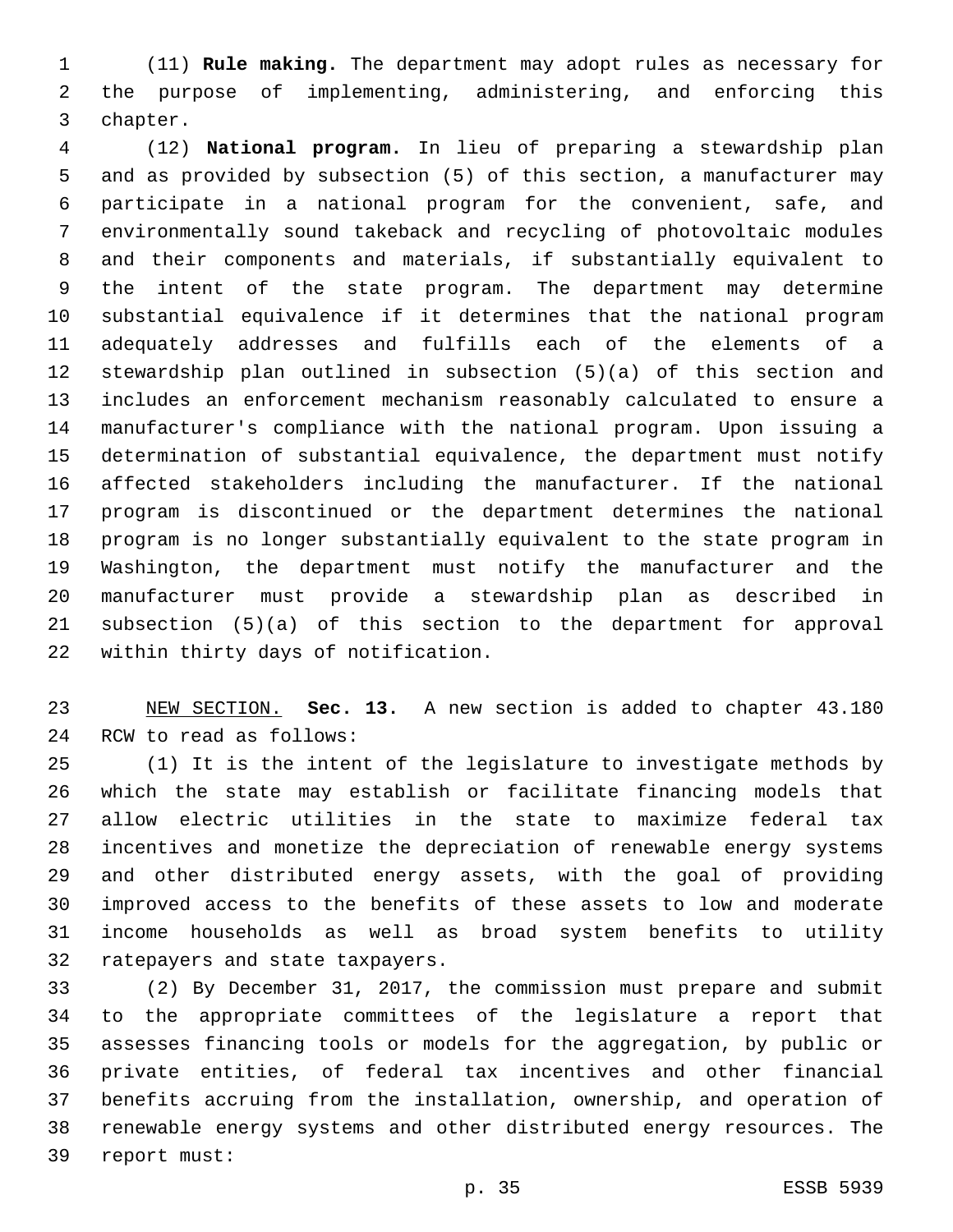(a) Assess the legal, financial, and economic feasibility of one or more financing tools or models for the aggregation of federal tax incentives and other financial benefits accruing from the installation, ownership, and operation of renewable energy systems 5 and other distributed energy resources;

 (b) Consider the state and federal legal aspects of such a financing tool or model, including considerations of how to structure the role of the state or any subdivision of the state in a manner that is consistent with the Constitution of the state of Washington; 10 and

 (c) Describe any legislation that may be necessary to facilitate, implement, or create incentives for the private sector to implement 13 such a financing tool or model within the state.

 (3) Beginning July 1, 2018, the commission may implement a financing tool or model for the aggregation, by public or private entities, of federal tax incentives and other financial benefits accruing from the installation, ownership, and operation of renewable energy systems and other distributed energy resources if the commission determines that it is legally, financially, and economically feasible and that it would further the public policy goals set forth in subsection (1) of this section.

 **Sec. 14.** RCW 82.08.962 and 2013 2nd sp.s. c 13 s 1502 are each 23 amended to read as follows:

 (1)(a) Except as provided in RCW 82.08.963, purchasers who have paid the tax imposed by RCW 82.08.020 on machinery and equipment used directly in generating electricity using fuel cells, wind, sun, biomass energy, tidal or wave energy, geothermal resources, anaerobic digestion, technology that converts otherwise lost energy from exhaust, or landfill gas as the principal source of power, or to sales of or charges made for labor and services rendered in respect to installing such machinery and equipment, are eligible for an exemption as provided in this section, but only if the purchaser develops with such machinery, equipment, and labor a facility capable of generating not less than one thousand watts of electricity.

 (b) Beginning on July 1, 2009, through June 30, 2011, the tax levied by RCW 82.08.020 does not apply to the sale of machinery and equipment described in (a) of this subsection that are used directly in generating electricity or to sales of or charges made for labor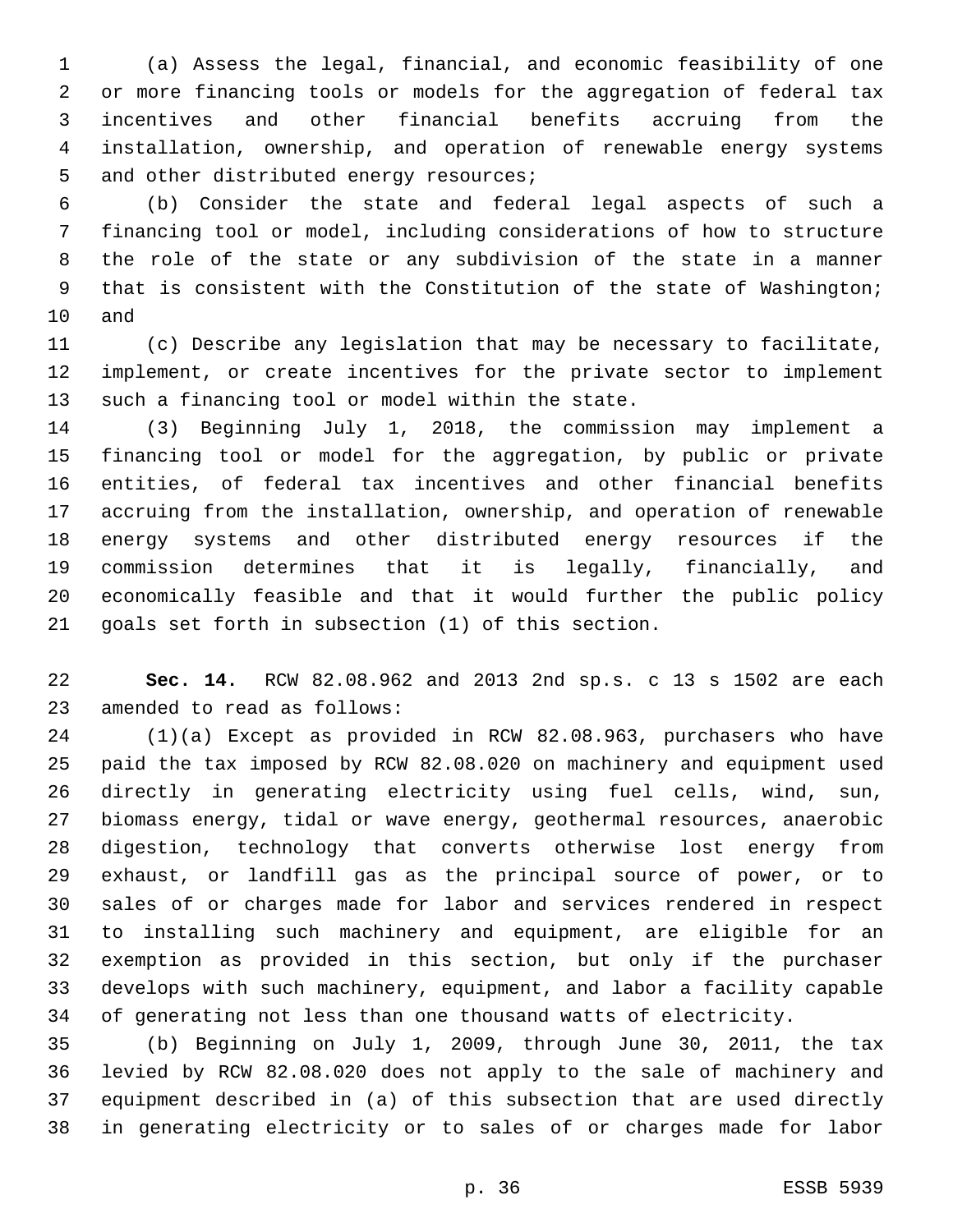and services rendered in respect to installing such machinery and 2 equipment.

 (c) Beginning on July 1, 2011, through January 1, 2020, the amount of the exemption under this subsection (1) is equal to seventy-five percent of the state and local sales tax paid. The purchaser is eligible for an exemption under this subsection (1)(c) 7 in the form of a remittance.

 (2) For purposes of this section and RCW 82.12.962, the following 9 definitions apply:

 (a) "Biomass energy" includes: (i) By-products of pulping and wood manufacturing process; (ii) animal waste; (iii) solid organic fuels from wood; (iv) forest or field residues; (v) wooden demolition or construction debris; (vi) food waste; (vii) liquors derived from algae and other sources; (viii) dedicated energy crops; (ix) biosolids; and (x) yard waste. "Biomass energy" does not include wood pieces that have been treated with chemical preservatives such as creosote, pentachlorophenol, or copper-chrome-arsenic; wood from old 18 qrowth forests; or municipal solid waste.

 (b) "Fuel cell" means an electrochemical reaction that generates electricity by combining atoms of hydrogen and oxygen in the presence 21 of a catalyst.

 (c) "Landfill gas" means biomass fuel, of the type qualified for federal tax credits under Title 26 U.S.C. Sec. 29 of the federal internal revenue code, collected from a "landfill" as defined under 25 RCW 70.95.030.

 (d)(i) "Machinery and equipment" means fixtures, devices, and support facilities that are integral and necessary to the generation of electricity using fuel cells, wind, sun, biomass energy, tidal or wave energy, geothermal resources, anaerobic digestion, technology that converts otherwise lost energy from exhaust, or landfill gas as 31 the principal source of power.

 (ii) "Machinery and equipment" does not include: (A) Hand-powered tools; (B) property with a useful life of less than one year; (C) repair parts required to restore machinery and equipment to normal working order; (D) replacement parts that do not increase productivity, improve efficiency, or extend the useful life of machinery and equipment; (E) buildings; or (F) building fixtures that are not integral and necessary to the generation of electricity that are permanently affixed to and become a physical part of a building.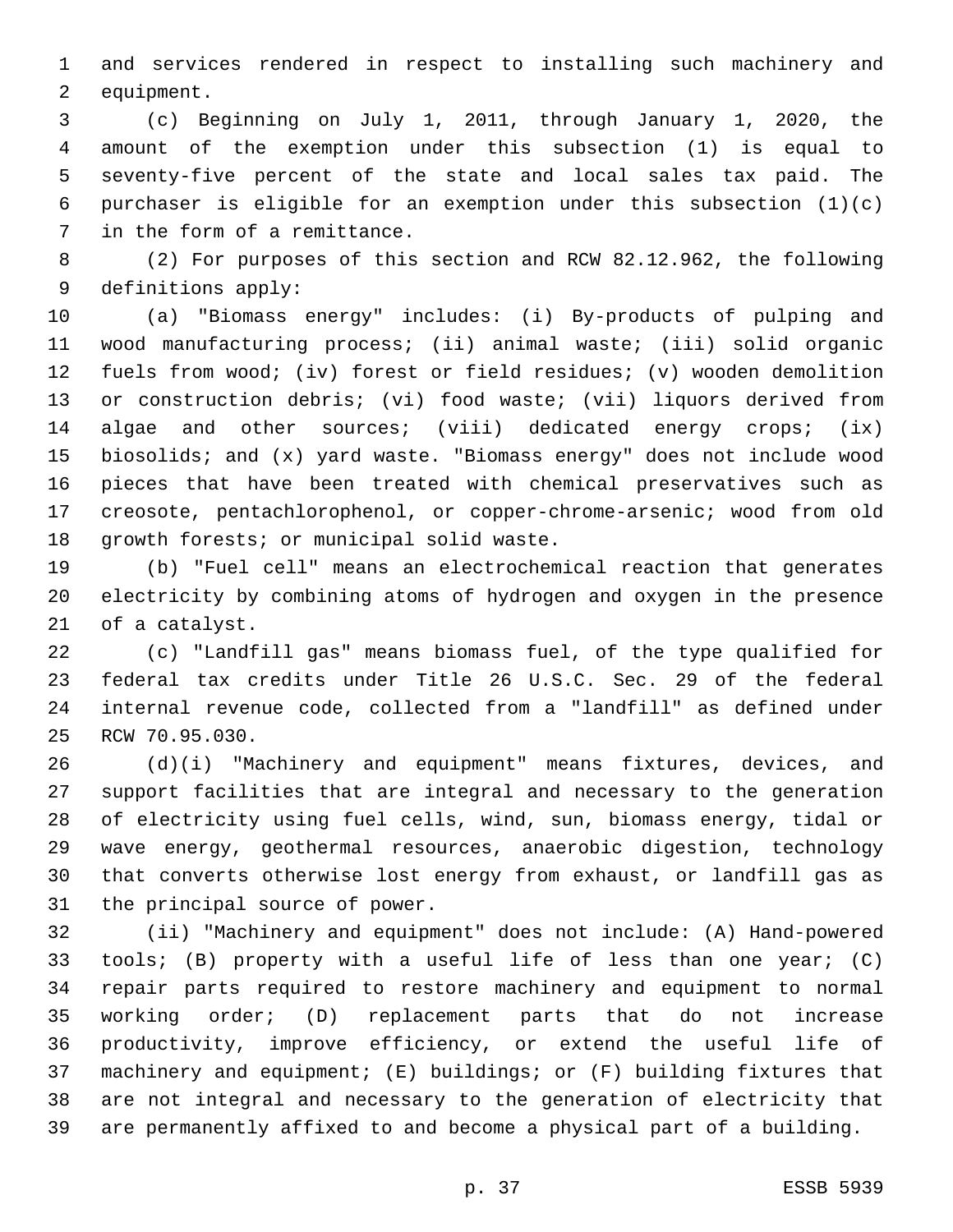(3)(a) Machinery and equipment is "used directly" in generating electricity by wind energy, solar energy, biomass energy, tidal or wave energy, geothermal resources, anaerobic digestion, technology that converts otherwise lost energy from exhaust, or landfill gas power if it provides any part of the process that captures the energy of the wind, sun, biomass energy, tidal or wave energy, geothermal resources, anaerobic digestion, technology that converts otherwise lost energy from exhaust, or landfill gas, converts that energy to electricity, and stores, transforms, or transmits that electricity for entry into or operation in parallel with electric transmission 11 and distribution systems.

 (b) Machinery and equipment is "used directly" in generating electricity by fuel cells if it provides any part of the process that captures the energy of the fuel, converts that energy to electricity, and stores, transforms, or transmits that electricity for entry into or operation in parallel with electric transmission and distribution 17 systems.

 (4)(a) A purchaser claiming an exemption in the form of a remittance under subsection (1)(c) of this section must pay the tax imposed by RCW 82.08.020 and all applicable local sales taxes imposed under the authority of chapters 82.14 and 81.104 RCW. The purchaser may then apply to the department for remittance in a form and manner prescribed by the department. A purchaser may not apply for a remittance under this section more frequently than once per quarter. The purchaser must specify the amount of exempted tax claimed and the qualifying purchases for which the exemption is claimed. The purchaser must retain, in adequate detail, records to enable the department to determine whether the purchaser is entitled to an exemption under this section, including: Invoices; proof of tax paid; and documents describing the machinery and equipment.

 (b) The department must determine eligibility under this section based on the information provided by the purchaser, which is subject to audit verification by the department. The department must on a quarterly basis remit exempted amounts to qualifying purchasers who submitted applications during the previous quarter.

 (5) The exemption provided by this section expires September 30, 2017, as it applies to: (a) Machinery and equipment that is used directly in the generation of electricity using solar energy and capable of generating no more than five hundred kilowatts of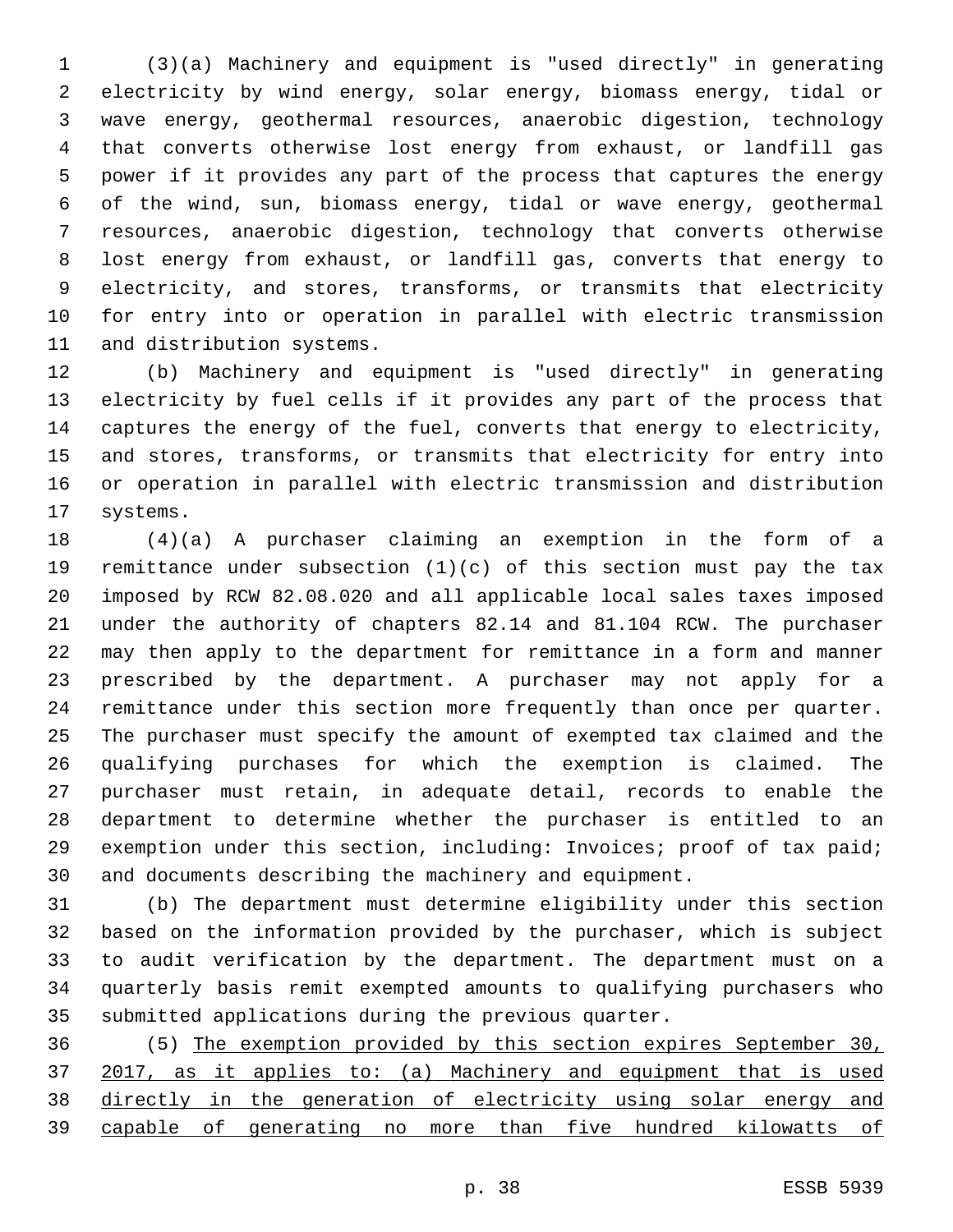electricity; or (b) sales of or charges made for labor and services

rendered in respect to installing such machinery and equipment.

(6) This section expires January 1, 2020.3

 **Sec. 15.** RCW 82.08.963 and 2013 2nd sp.s. c 13 s 1602 are each 5 amended to read as follows:

 (1) The tax levied by RCW 82.08.020 does not apply to sales of machinery and equipment used directly in generating electricity or producing thermal heat using solar energy, or to sales of or charges made for labor and services rendered in respect to installing such machinery and equipment, but only if the purchaser develops with such machinery, equipment, and labor a facility capable of generating not more than ten kilowatts of electricity or producing not more than three million British thermal units per day and provides the seller with an exemption certificate in a form and manner prescribed by the department. The seller must retain a copy of the certificate for the seller's files. For sellers who electronically file their taxes, the department must provide a separate tax reporting line for exemption 18 amounts claimed by a buyer under this section.

(2) For purposes of this section and RCW 82.12.963:

 (a) "Machinery and equipment" means industrial fixtures, devices, and support facilities that are integral and necessary to the generation of electricity or production and use of thermal heat using 23 solar energy;

 (b) "Machinery and equipment" does not include: (i) Hand-powered 25 tools; (ii) property with a useful life of less than one year; (iii) repair parts required to restore machinery and equipment to normal working order; (iv) replacement parts that do not increase productivity, improve efficiency, or extend the useful life of machinery and equipment; (v) buildings; or (vi) building fixtures that are not integral and necessary to the generation of electricity that are permanently affixed to and become a physical part of a 32 building;

 (c) Machinery and equipment is "used directly" in generating electricity with solar energy if it provides any part of the process that captures the energy of the sun, converts that energy to electricity, and stores, transforms, or transmits that electricity for entry into or operation in parallel with electric transmission 38 and distribution systems; and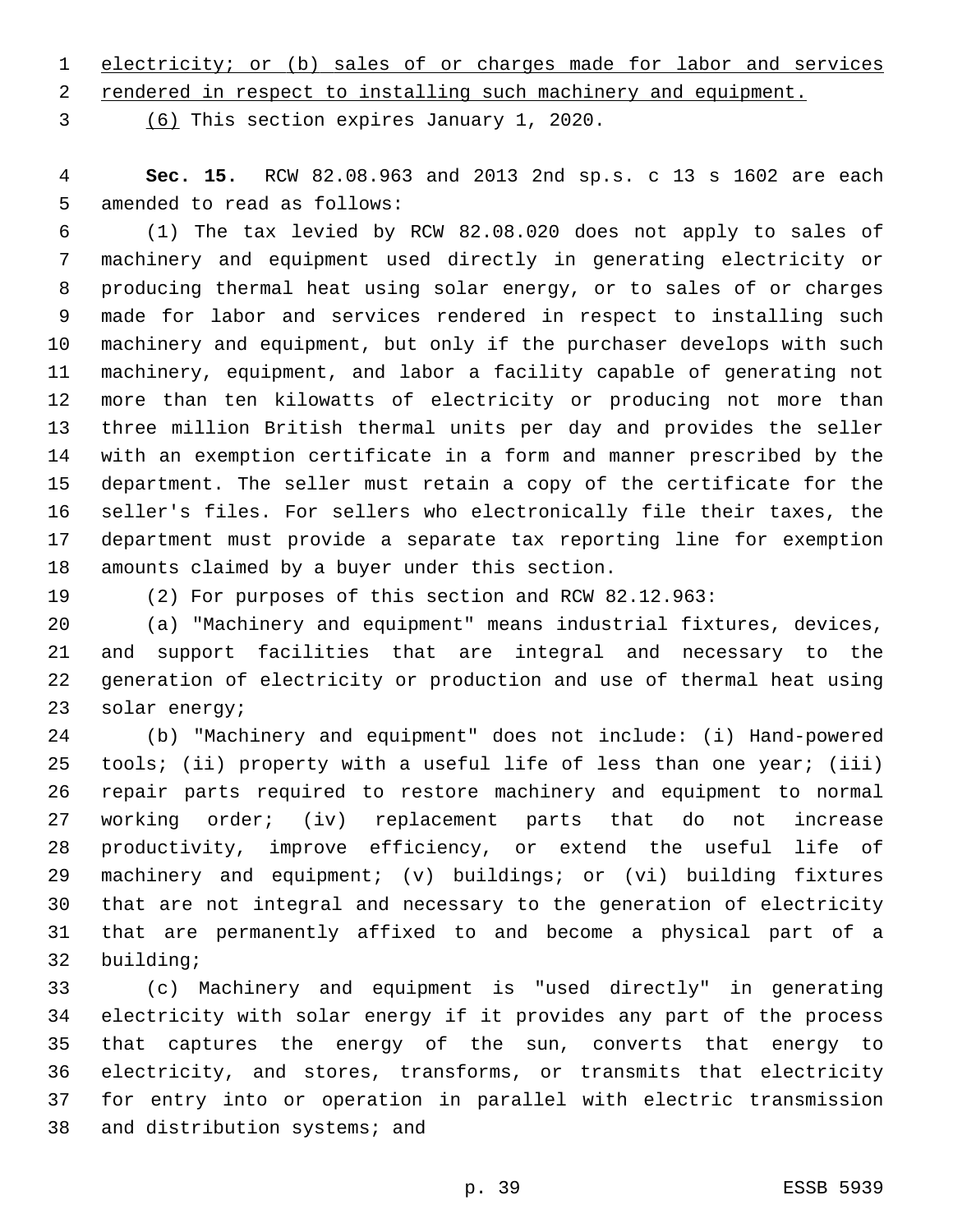(d) Machinery and equipment is "used directly" in producing thermal heat with solar energy if it uses a solar collector or a solar hot water system that (i) meets the certification standards for solar collectors and solar hot water systems developed by the solar rating and certification corporation; or (ii) is determined by the Washington State University extension whether a solar collector or solar hot water system is an equivalent collector or system.

 (3) The exemption provided by this section for the sales of machinery and equipment that is used directly in the generation of 10 electricity using solar energy, or for sales of or charges made for labor or services rendered in respect to installing such machinery and equipment, expires September 30, 2017.

13  $(4)$  This section expires June 30, 2018.

 **Sec. 16.** RCW 82.12.962 and 2013 2nd sp.s. c 13 s 1505 are each 15 amended to read as follows:

 (1)(a) Except as provided in RCW 82.12.963, consumers who have paid the tax imposed by RCW 82.12.020 on machinery and equipment used directly in generating electricity using fuel cells, wind, sun, biomass energy, tidal or wave energy, geothermal resources, anaerobic digestion, technology that converts otherwise lost energy from exhaust, or landfill gas as the principal source of power, or to sales of or charges made for labor and services rendered in respect to installing such machinery and equipment, are eligible for an exemption as provided in this section, but only if the purchaser develops with such machinery, equipment, and labor a facility capable of generating not less than one thousand watts of electricity.

 (b) Beginning on July 1, 2009, through June 30, 2011, the provisions of this chapter do not apply in respect to the use of machinery and equipment described in (a) of this subsection that are used directly in generating electricity or to sales of or charges made for labor and services rendered in respect to installing such 32 machinery and equipment.

 (c) Beginning on July 1, 2011, through January 1, 2020, the amount of the exemption under this subsection (1) is equal to seventy-five percent of the state and local sales tax paid. The consumer is eligible for an exemption under this subsection (1)(c) in 37 the form of a remittance.

 (2)(a) A person claiming an exemption in the form of a remittance under subsection (1)(c) of this section must pay the tax imposed by

p. 40 ESSB 5939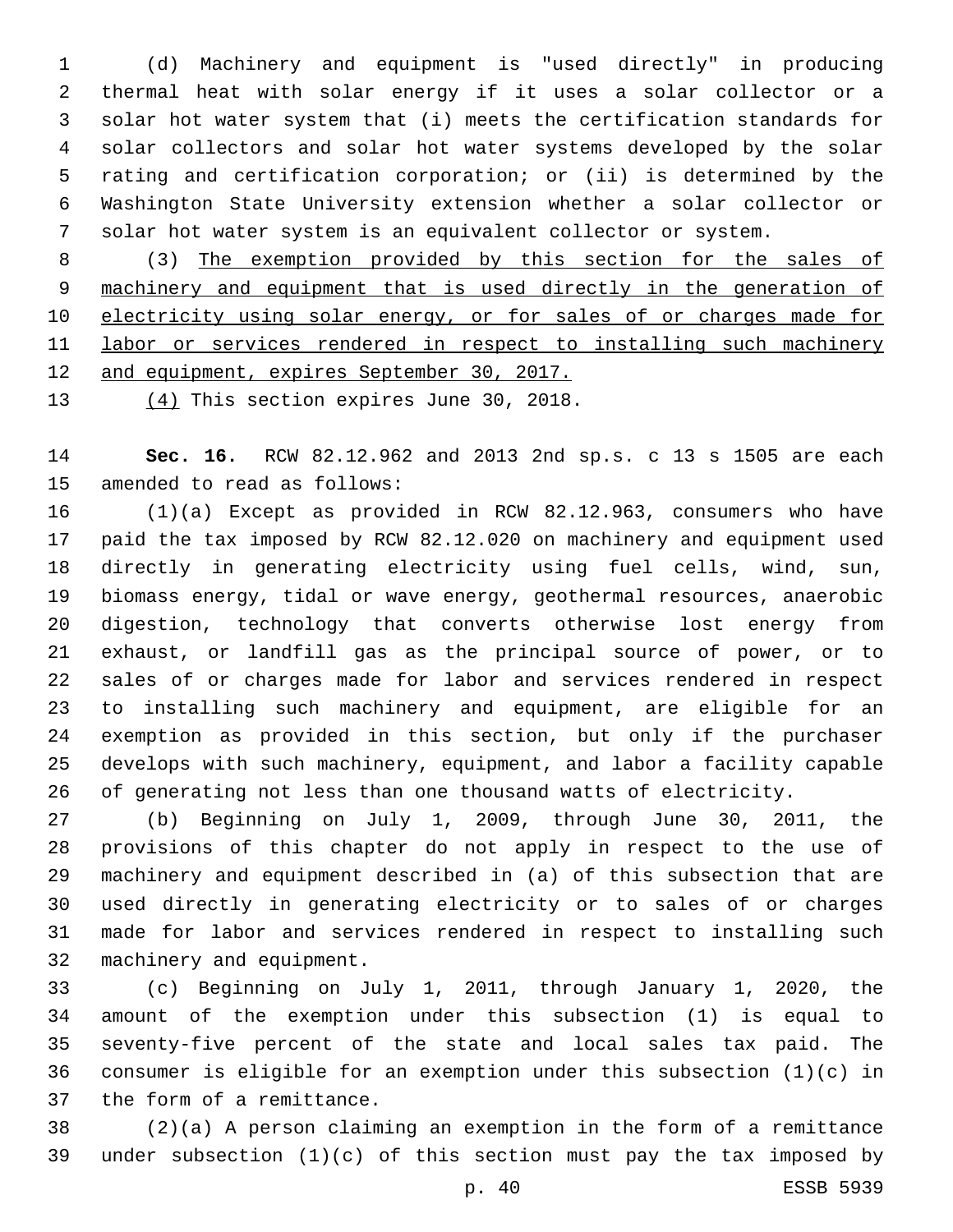RCW 82.12.020 and all applicable local use taxes imposed under the authority of chapters 82.14 and 81.104 RCW. The consumer may then apply to the department for remittance in a form and manner prescribed by the department. A consumer may not apply for a remittance under this section more frequently than once per quarter. The consumer must specify the amount of exempted tax claimed and the qualifying purchases or acquisitions for which the exemption is claimed. The consumer must retain, in adequate detail, records to enable the department to determine whether the consumer is entitled to an exemption under this section, including: Invoices; proof of tax 11 paid; and documents describing the machinery and equipment.

 (b) The department must determine eligibility under this section based on the information provided by the consumer, which is subject to audit verification by the department. The department must on a quarterly basis remit exempted amounts to qualifying consumers who submitted applications during the previous quarter.

 (3) Purchases exempt under RCW 82.08.962 are also exempt from the 18 tax imposed under RCW 82.12.020.

- (4) The definitions in RCW 82.08.962 apply to this section.
- (5) The exemption provided in subsection (1) of this section does not apply:

 (a) To machinery and equipment used directly in the generation of electricity using solar energy and capable of generating no more than five hundred kilowatts of electricity, or to sales of or charges made 25 for labor and services rendered in respect to installing such 26 machinery and equipment, when first use within this state of such machinery and equipment, or labor and services, occurs after September 30, 2017; and

 (b) To any other machinery and equipment described in subsection 30 (1)(a) of this section, or to sales of or charges made for labor and services rendered in respect to installing such machinery or equipment, when first use within this state of such machinery and equipment, or labor and services, occurs after December 31, 2019.

34 (6) This section expires January 1, 2020.

 **Sec. 17.** RCW 82.12.963 and 2013 2nd sp.s. c 13 s 1603 are each 36 amended to read as follows:

 (1) The provisions of this chapter do not apply with respect to machinery and equipment used directly in generating not more than ten kilowatts of electricity or producing not more than three million